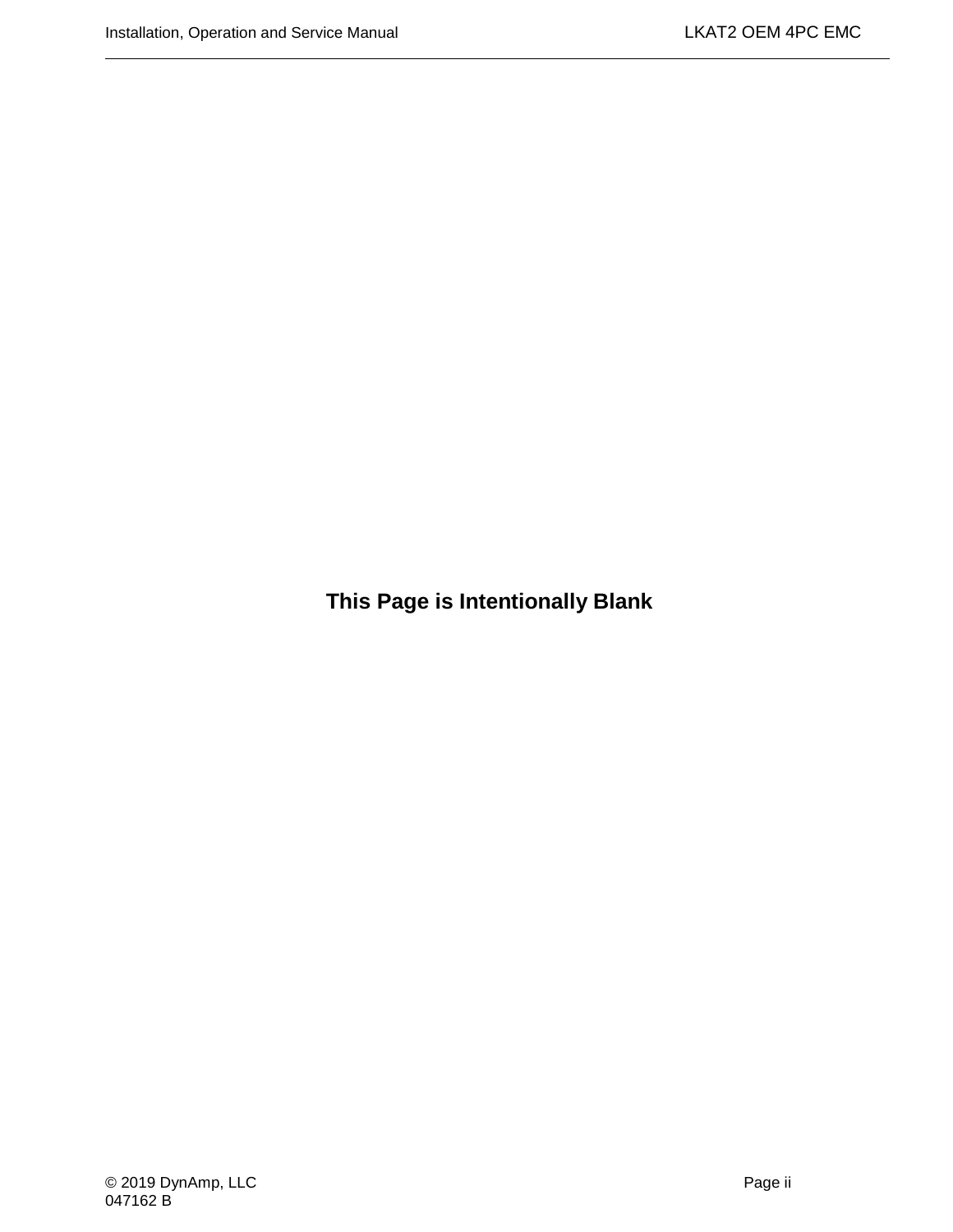# <span id="page-2-0"></span>**DynAmp, LLC WARRANTY**

Items and components manufactured by DynAmp, LLC for permanent installation are warranted to be free from defects in material and workmanship for a period of two (2) years from the date of shipment.

Items and components manufactured by DynAmp, LLC for portable and temporary use in more than one location are warranted to be free from defects in material and workmanship for a period of eighteen (18) months from the date of shipment.

Extended warranties may be available for purchase for some products. Extended warranties are provided on a serial number by serial number basis as noted on DynAmp's original invoice and/or packing list.

Items and components not manufactured and resold by DynAmp, LLC are warranted by their manufacturer.

Warranty repair shall be, at DynAmp's option, in the form of repair or replacement of the defective items or components. Concerning warranty repairs, DynAmp, LLC will be responsible for DynAmp provided time, material and transportation costs (shipping or travel). Actual method of warranty repair / correction will be determined by DynAmp, LLC at DynAmp's sole option. Such warranty repair shall constitute a fulfillment of all DynAmp, LLC liabilities in respect to said items and components. In no event shall DynAmp, LLC be liable for consequential damages.

Information in this document is subject to change without notice.

© 2017, 2018, 2019 DynAmp, LLC. All rights reserved.

Reproduction in any manner whatsoever for purposes other than installation, operation, or service by the purchaser or end user without the written permission of DynAmp, LLC is strictly forbidden.

This manual is part of the complete set of product documentation that includes installation, operation, and service instructions, drawings and test results. Users should evaluate the information in the context of the complete set of product documentation and their particular applications. DynAmp, LLC assumes no liability for any incidental, indirect, or consequential damages arising from the use of this documentation.

While all information presented is believed to be reliable and in accordance with accepted engineering practices, DynAmp, LLC makes no warranties as to the completeness of the information.

All trademarks used in association with  $LKAT<sup>2</sup>$  are trademarks of DynAmp, LLC.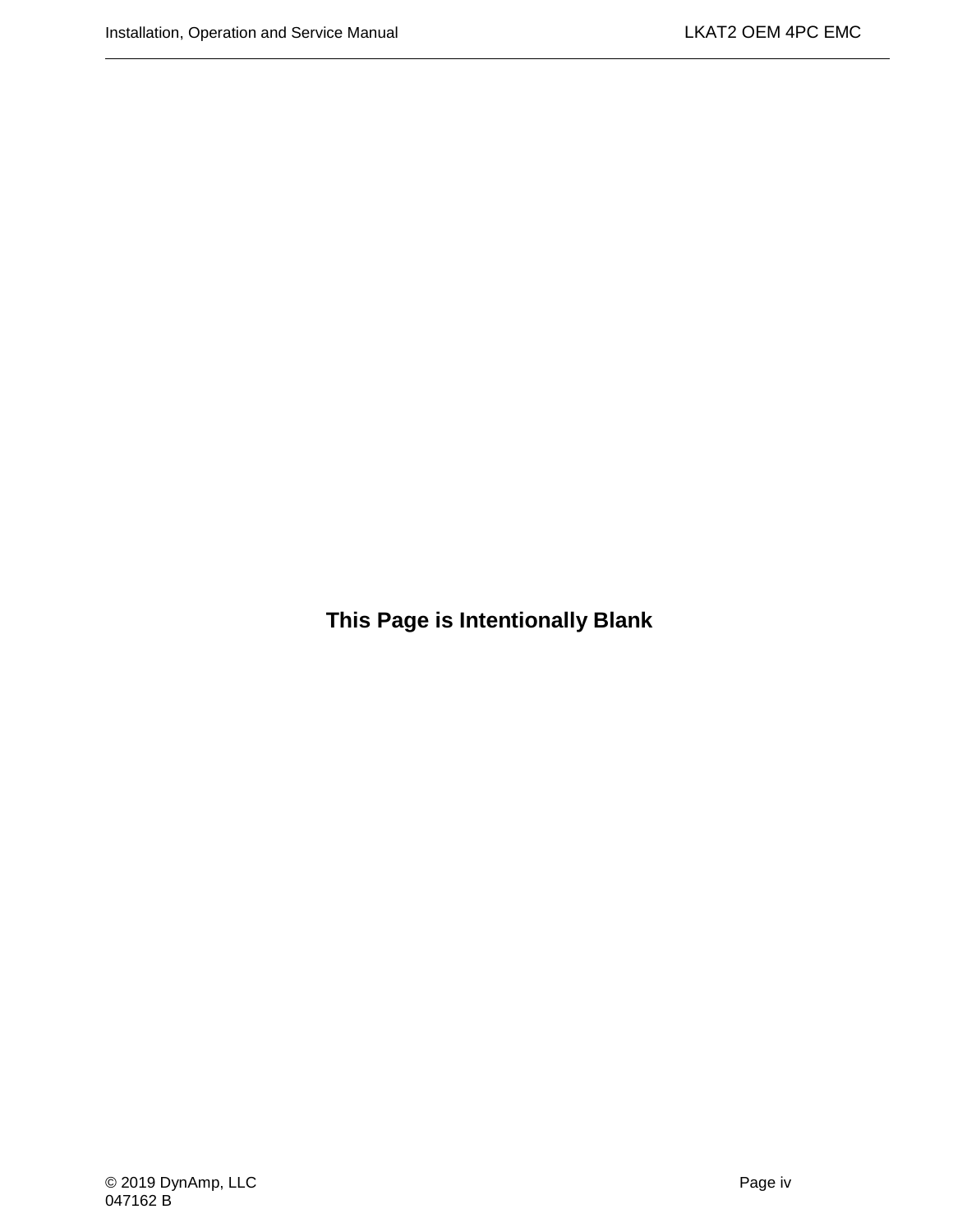# <span id="page-4-0"></span>**TABLE OF CONTENTS**

| Paragraph Title           | Page |
|---------------------------|------|
|                           |      |
|                           |      |
|                           |      |
|                           |      |
|                           |      |
|                           |      |
| $\mathbf 1$ .             |      |
| 2.                        |      |
| 2.1                       |      |
|                           |      |
|                           |      |
|                           |      |
|                           |      |
| 3.                        |      |
| 4.<br><b>INSTALLATION</b> |      |
| 4.1                       |      |
| 4.2                       |      |
| 4.3                       |      |
| 4.4                       |      |
| 4.5                       |      |
| 4.6                       |      |
| 5.                        |      |
|                           |      |
| 5.2                       |      |
| 5.3                       |      |
| 5.4                       |      |
| 5.5                       |      |
|                           |      |
|                           |      |
|                           |      |
|                           |      |
|                           |      |
|                           |      |
|                           |      |
|                           |      |
|                           |      |
|                           |      |
|                           |      |
| 7. DRAWINGS               | 31   |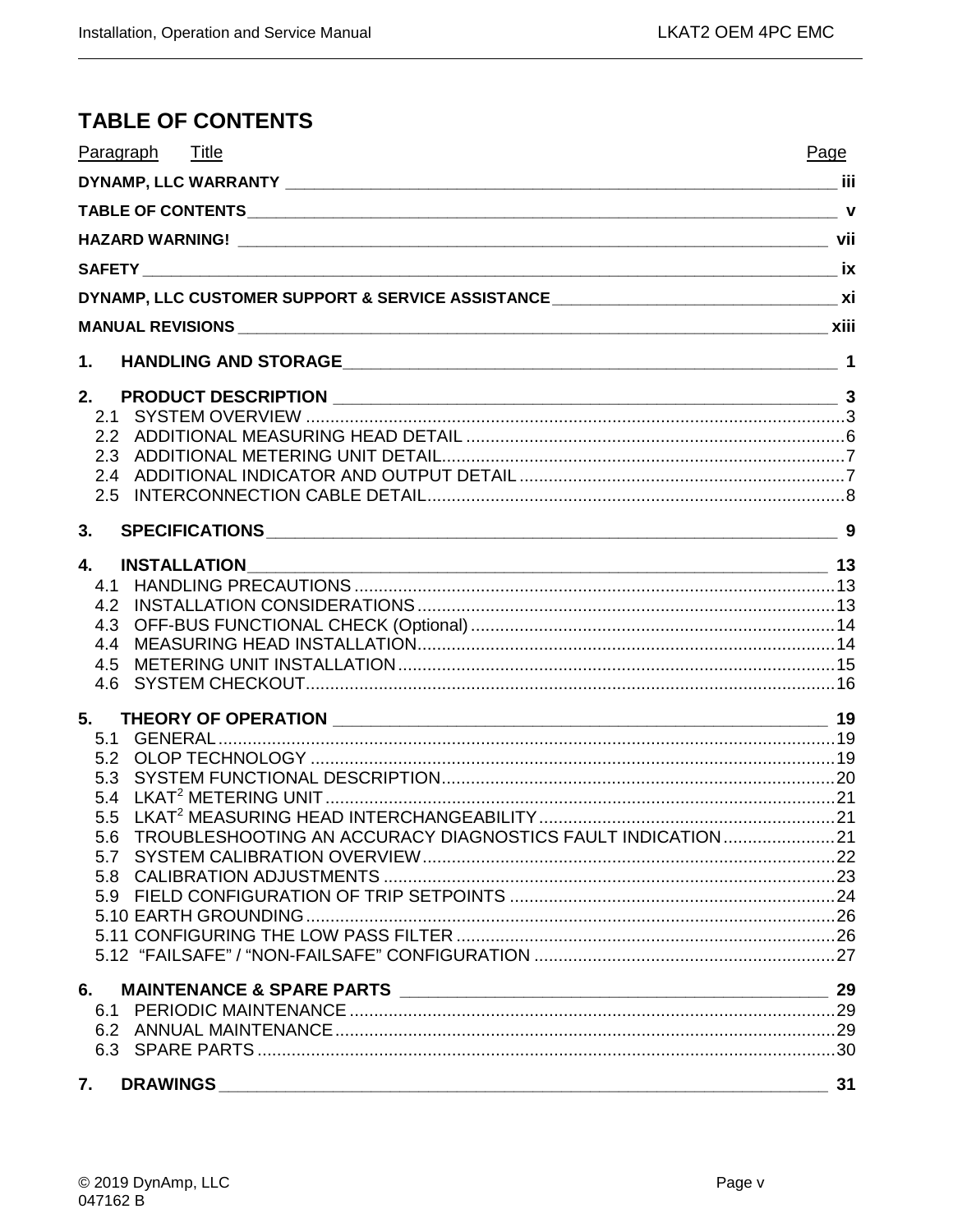# **FIGURES, FORMS & TABLES**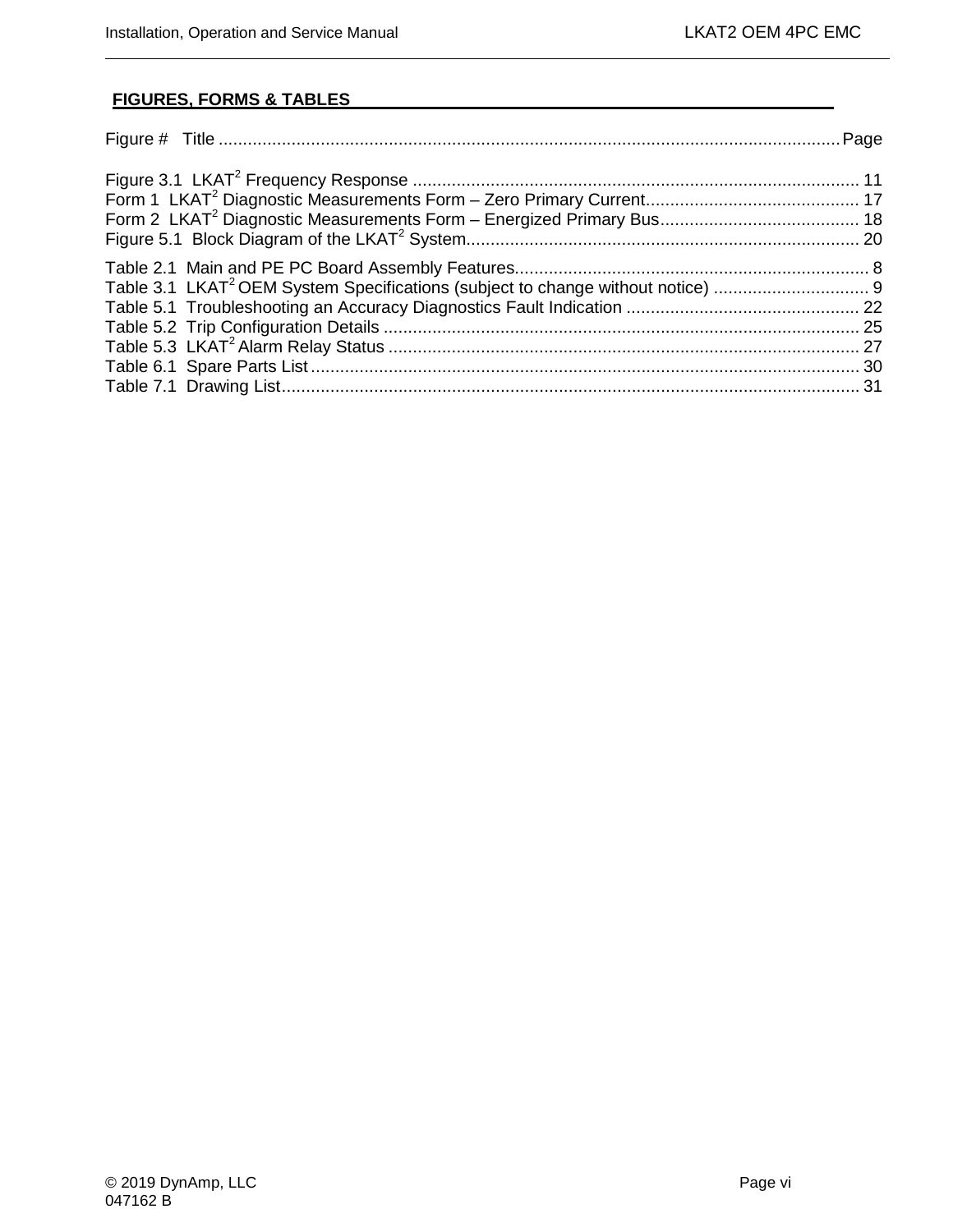# <span id="page-6-0"></span>**Hazard Warning!**



**GENERAL**

All installation, maintenance and service must be performed by qualified technicians who are familiar with the warnings and instructions of this manual.

Use of the equipment in a manner not specified by the manufacturer can impair the protection provided within.

The cover must remain secured at all times during operation to ensure safety of personnel. The cover may be opened using a screwdriver; however, only authorized personnel or technicians should be allowed to open and service the unit.

DynAmp, LLC does not assume liability for the customer's failure to comply with the rules and requirements provided in this manual.



This equipment is designed to be connected to hazardous electric voltages. Ignoring the installation precautions and warnings can result in severe personal injury or equipment damage.

To avoid the risk of electrical shock or fire, the safety instructions and guidelines in this manual must be followed. The electrical specifications must not be exceeded and the unit must be installed according to directions provided.



This equipment is intended for indoor use. It should be mounted in a wellventilated area, away from high heat, dust, and corrosive atmosphere. The ambient temperature must not exceed specified limits.

For mounting considerations that fall outside the recommended specifications provided in this manual, the factory should be contacted for approval.

This unit is rated for installation category II and pollution degree 2.

#### **Symbol Identification:**

General definitions of safety symbols used on equipment and manual.



Caution/Warning: Refer to accompanying documents for instructions.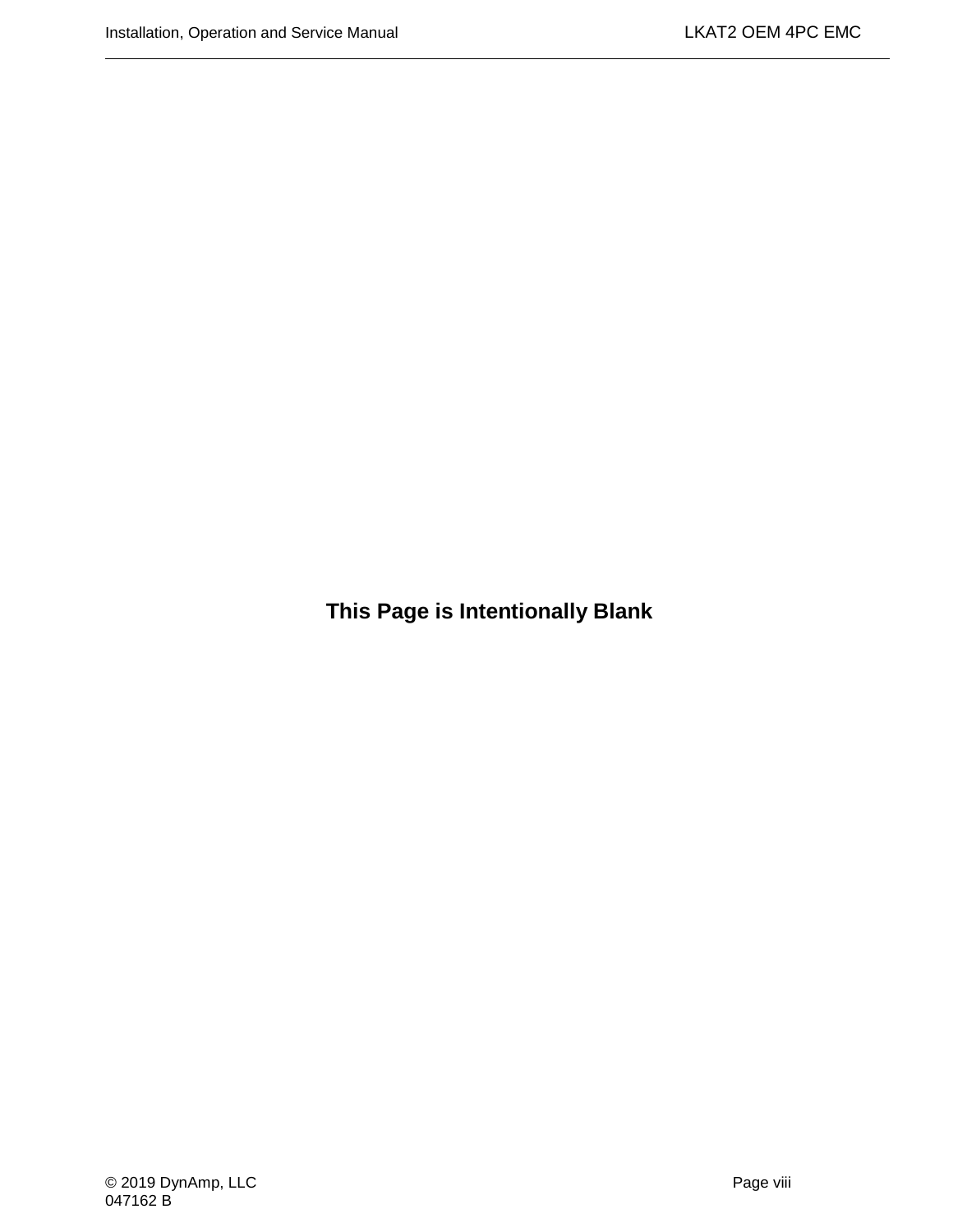# <span id="page-8-0"></span>**SAFETY**

The Measuring Head is designed to be installed on high voltage bus bars. All interconnection cables must be safely routed away from bus bars and high voltages. Do not allow any interconnection cable to contact bus bars or high voltages.

Ignoring the installation precautions and warnings can result in severe personal injury or equipment damage. The following are general guidelines to be followed during installation, operation and service of the Metering Unit and Measuring Head.

- All installation, maintenance and service must be performed by qualified technicians who are familiar with the warnings and instructions of this manual.
- Always follow all local and plant safety procedures.
- The cover must remain secured at all times during operation to ensure safety of personnel. Only authorized personnel or technicians should be allowed to open and service the unit.
- Units are not intrinsically safe. Do not place in explosive atmospheres.
- Service must be performed by qualified technicians only. If use of an oscilloscope becomes necessary during servicing, the scope must be floating and ungrounded or differential probe(s) must be used. The Metering Unit is isolated from the mains via the power transformers. If a grounded scope is used, a hazardous condition is created since current will flow through the probe to ground.
- Use of the equipment in a manner not specified by the manufacturer can impair the protection provided within.
- If a binding screw is used for the mains earth connection, the binding screw must be size M4 (No. 6) or larger.

DynAmp, LLC does not assume liability for the customer's failure to comply with the rules and requirements provided in this manual.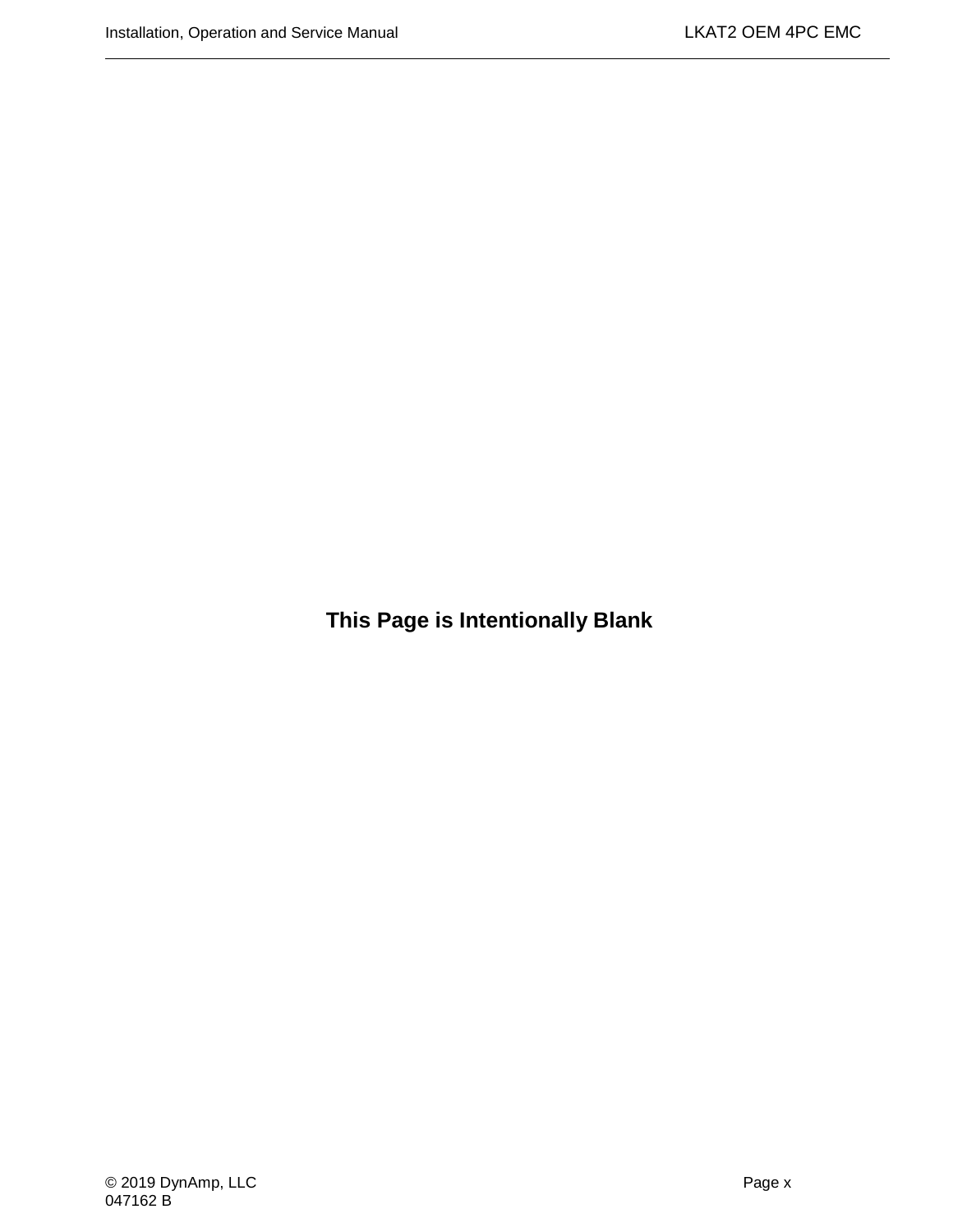# <span id="page-10-0"></span>**DynAmp, LLC Customer Support & Service Assistance**

For further assistance, contact DynAmp Customer Support at:

Americas:

Telephone: +1 614.871.6900 Fax: +1 614.871.6910 8:00 AM to 5:00 PM USA Eastern Time From first Sunday in November to second Sunday in March – 13:00 GMT to 22:00 GMT From second Sunday in March to first Sunday in November – 12:00 GMT to 21:00 GMT

After Hours Critical Service Emergency: Telephone: +1 614.871.6906 5:00 PM to 8:00 AM USA Eastern Time From first Sunday in November to second Sunday in March – 22:00 GMT to 13:00 GMT From second Sunday in March to first Sunday in November – 21:00 GMT to 12:00 GMT

Central e-mail:

[help@dynamp.com](mailto:help@dynamp.com)

DynAmp web:

[www.dynamp.com](http://www.dynamp.com/)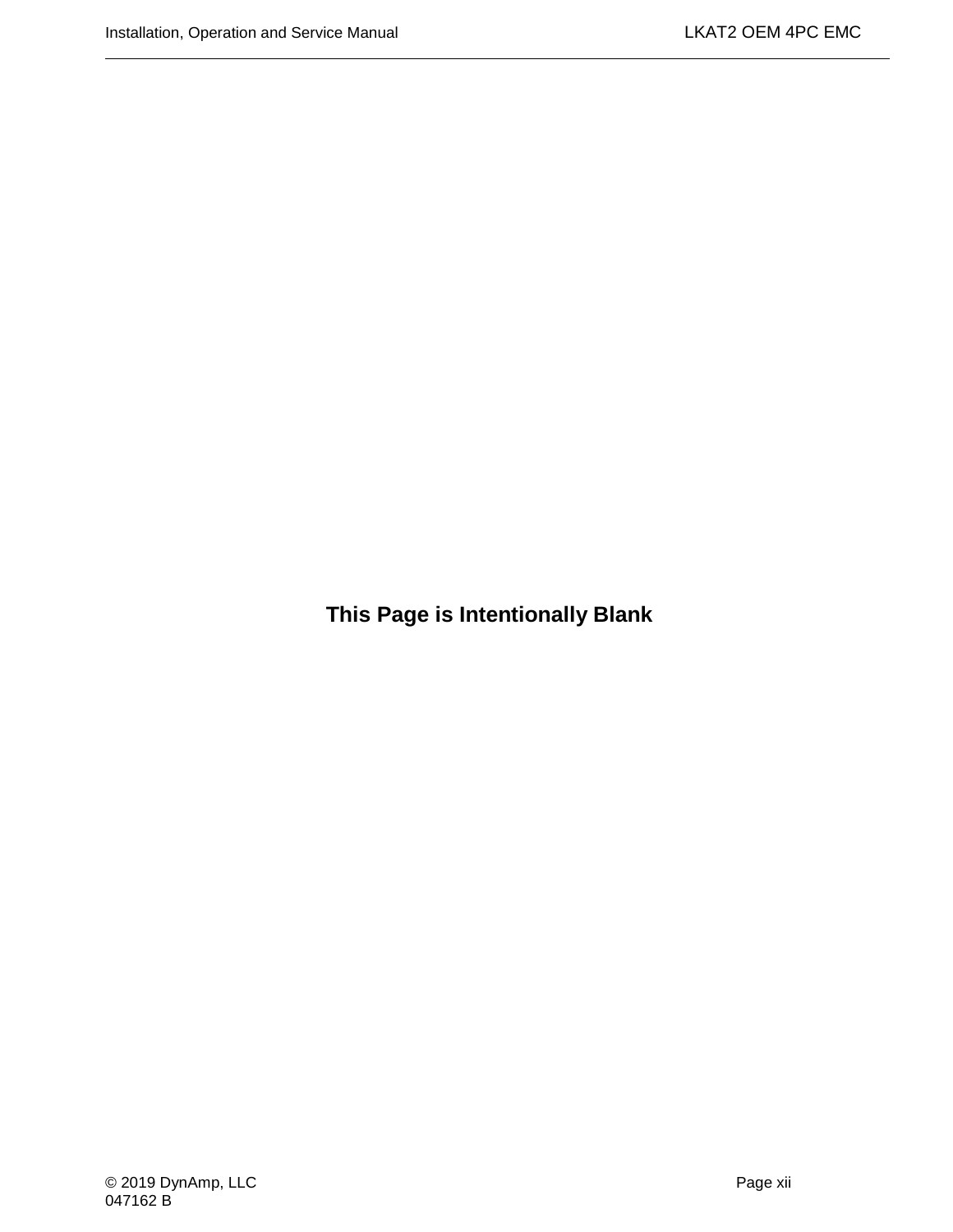# <span id="page-12-0"></span>**MANUAL REVISIONS**

| Page                     | Change     | <b>Reason For Revision</b>                                                                                                                                   | Date  |
|--------------------------|------------|--------------------------------------------------------------------------------------------------------------------------------------------------------------|-------|
| all                      | <b>NEW</b> |                                                                                                                                                              | 03/17 |
| 5, 25,<br>29             | A          | ECO #3346, Update MUT information<br>Add Non-Failsafe and update drawings.                                                                                   | 06/18 |
| iii, 4, 5,<br>16, 25, 31 | в          | ECO #3355 – General verbiage, regroup terms of<br>equation for Table 5.2 for clarification, update Earth<br>Grounding verbiage and revise drawing 83B109540. | 03/19 |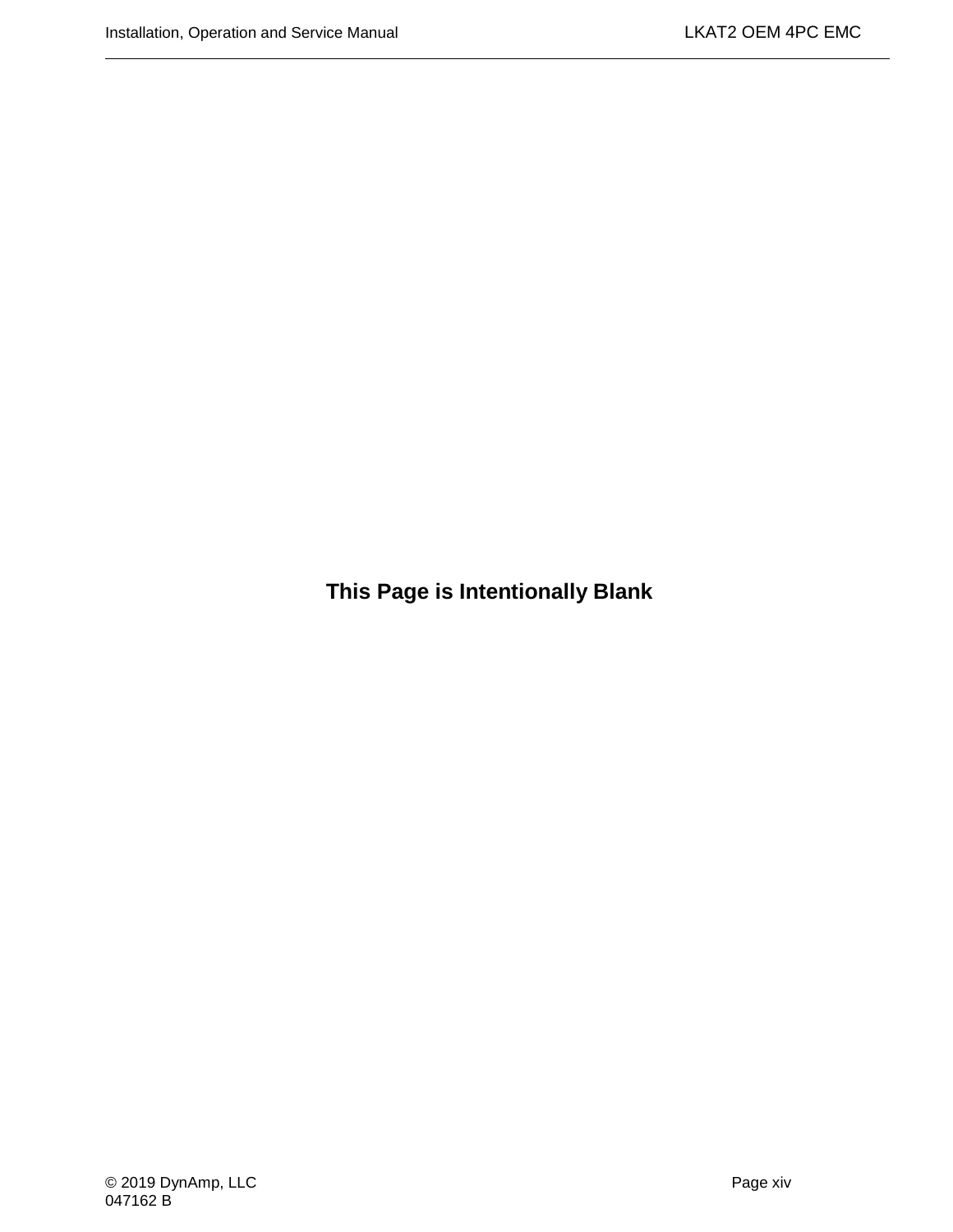# <span id="page-14-0"></span>**1. HANDLING AND STORAGE**

DynAmp products are engineered and manufactured for use in industrial environments. However, they contain sensitive electronic and mechanical components which may be damaged and fail if not handled and stored properly. All products must be handled and stored with the same care as any precision measurement instrument. Severe bumps or jolts may damage internal parts and cause malfunction or premature failure. DynAmp products are designed and assembled with conformal coating, shock mounting, and environmental seals, when appropriate or when specified. However, this protection requires that the product must be properly installed and operational before the protection is fully functional. Therefore, adequate protection from humidity, shock, and temperature must be provided during handling and storage prior to installation.

The handling and storage of equipment must be sufficient to meet the storage temperature and humidity specifications of the product and to prevent any condensation or contact with water or any other liquid. The storage location and container or crate must provide adequate protection from precipitation (rain, snow, ice) and direct water contact. Adequate shelter must be provided to prevent the accumulation of precipitation (rain, snow, ice) and water which can lead to the deterioration or failure of shipping containers or crates and cause water ingress. Storage in coastal or industrial areas subject to salt-laden or corrosive air or areas of winddriven sand or other abrasive dust must be adequate to prevent the deterioration or failure of shipping containers or crates and cause ingress. Frequent inspection of storage areas and storage containers or crates is required to ensure proper storage conditions are being maintained.

If the shipping container or crate is opened and/or the equipment is removed for inspection prior to installation, the equipment must be repackaged in the original undamaged container or crate in the same manner as it was shipped to prevent environmental damage or placed in a storage location that meets the required environmental and storage conditions.

General product storage temperature and humidity requirements:

| Storage Temperature: | $-40^{\circ}$ C to 70 $^{\circ}$ C |
|----------------------|------------------------------------|
|                      | -40°F to 158°F                     |
| Storage Humidity:    | Maximum 85%, non-condensing        |

DynAmp, LLC does not assume liability for the customer's failure to comply with handling and storage requirements.

For further assistance, contact DynAmp customer support.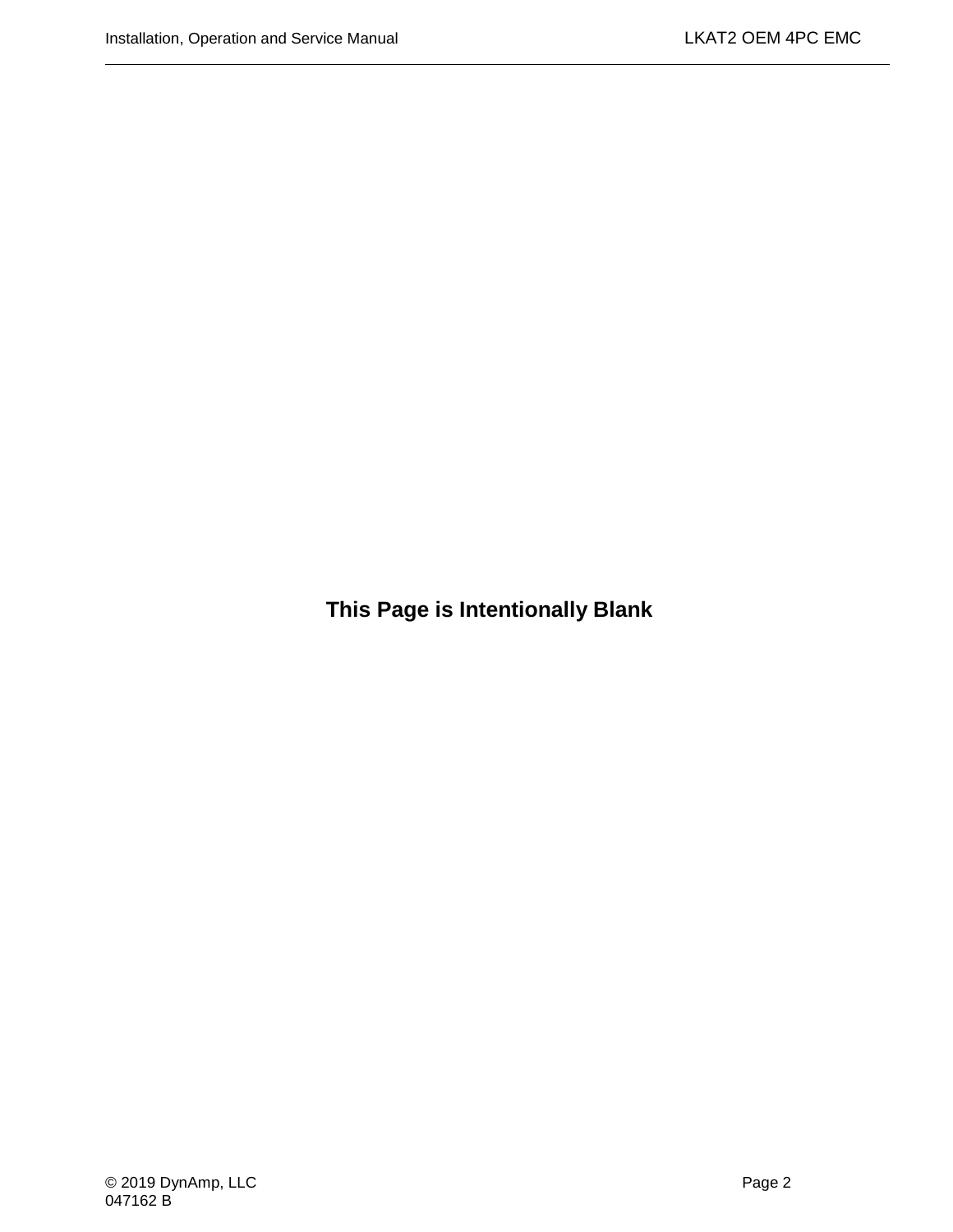# <span id="page-16-0"></span>**2. PRODUCT DESCRIPTION**

# <span id="page-16-1"></span>**2.1 SYSTEM OVERVIEW**

The LKAT**<sup>2</sup>** combines accurate high current measurement with reverse and overcurrent protection in a single rugged and cost effective system.

The next generation of DynAmp's well proven OLOP<sup>™</sup> technology, LKAT<sup>2</sup> offers a new level of accuracy and stability to accurately and reliably measure uni- and bi-directional DC as well as AC bus currents.

The LKAT**<sup>2</sup>** is particularly well suited to measure power rectifier outputs for control and protection purposes in electro-chemical processes such aluminum, chlorine, copper, manganese, titanium, zinc, electroplating, etc.



**LKAT2 4Pc Measuring Head**



LKAT<sup>2</sup> OEM Metering Unit

#### KEY STANDARD FEATURES

True bi-directional performance. Ideal for difficult magnetic applications. No head position or bus analysis needed.

Extremely compact with excellent environmental specifications for installation flexibility, inside or outside.

Multiple, standard switch selectable measurement output signals including mA, mV and V.

Standard Accuracy Diagnostics "AD" continuously monitors system performance providing both local LED and relay contact output.

Optional LKAT**<sup>2</sup>** Protection Extensions, (PE), provides additional functionality for protecting high current rectifiers.

Standard Alarm provides reverse or over-current protection via an LED viewable at the metering electronics and a dry contact relay output.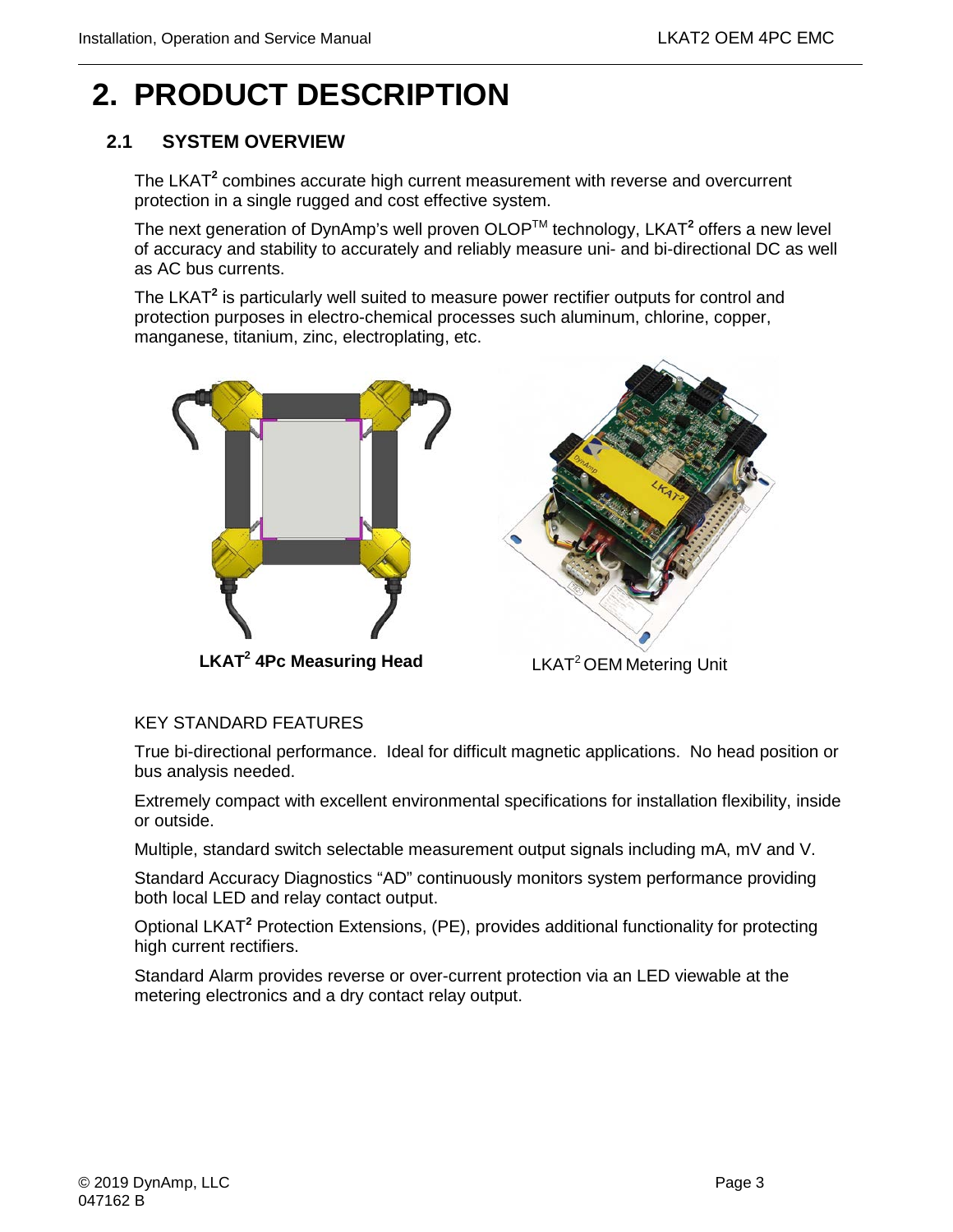This LKAT**<sup>2</sup>** OEM 4PC EMC is delivered with the following

- Ruggedized four-piece Measuring Head with integrated mounting hardware and bus bar corner (fiberglass angles). Each head quarter has its own cable for connection to the metering electronics.
- Very compact Metering Electronics with one analog measurement output, one Accuracy Diagnostics system status output and one configurable Alarm output for overcurrent or reverse current protection.
- The LKAT<sup>2</sup> Metering Unit consists of a power supply pc board mounted together on a steel U-chassis. Input, output, and power connections are made via pc board edge connector plugs.
- System output cable
- Power input cable
- Comprehensive User's Manual
- Factory calibration data and graphs
- 2-year warranty for permanent installed systems
- Packaging suitable for air /ground transport

#### **AVAILABLE OPTIONS**

#### • **Protection Extensions ( PE )**

The PE option adds additional functionality for protecting high current rectifiers. This option is either factory configured with a new system or can be added to  $LKAT<sup>2</sup>$  Systems already in the field. If added in the field, some field configuration may be required.

#### • **Second Freely Scalable Analog Output :**

This second analog output is independently scaled and fully isolated from the standard LKAT**<sup>2</sup>** measurement output. In typical applications, it is scaled to provide accurate measurement above the standard rectifier operating range for advanced protection purposes. For example, the primary LKAT**<sup>2</sup>** output may be scaled to 50kA to provide the highest degree of accuracy and resolution for normal rectifier control. The second PE output may be scaled to 75kA to provide the information to intelligently manage overcurrent situations. Using this signal, the rectifier control system could integrate overcurrent operation to allow 5 minutes at 110%, 1 minute at 120%,10 sec at 140%.

#### • **Two Additional Protection Relays :**

These relays bring total number of configurable relays to three. Each can be configured to provide reverse or various degrees of overcurrent protection. Like the standard alarm, these two additional PE alarms come with their own, independent local LED indication and relay outputs.

#### • **Digital current display ( 3 1/2 digit )**

This option is mounted behind the clear front door of the metering electronics enclosure to display either DC or RMS AC bus current locally. Please note that this option reduces the maximum metering electronics ambient temperature to 50ºC. This option can also be added to LKAT<sup>2</sup> Systems already in the field.

#### • **Custom Cable Lengths**

Custom Measuring Head cable lengths can be provided but only at time of order. Note that normally, Measuring Head cable lengths cannot be changed after order or in the field because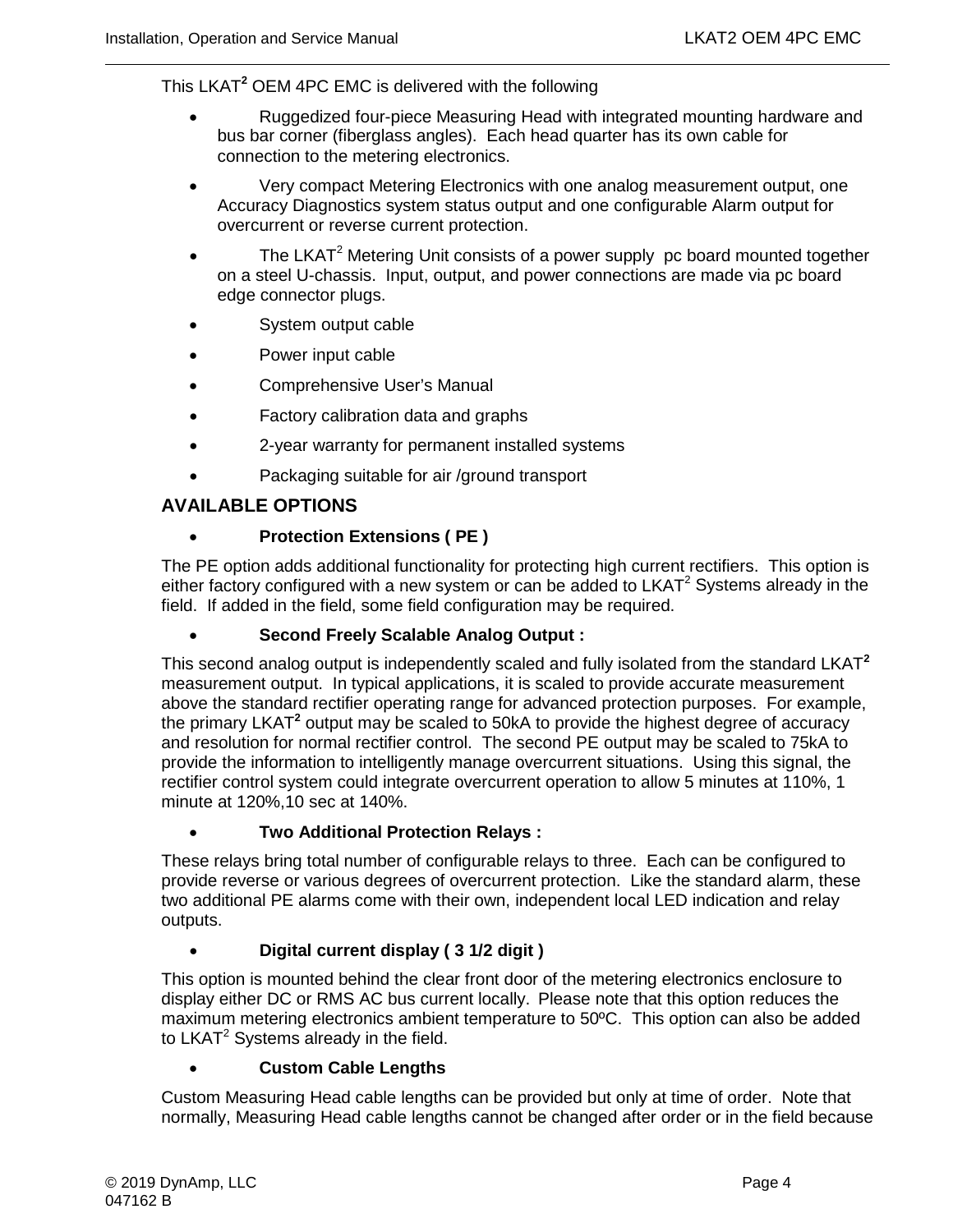one end is terminated inside the Measuring Head and the other end is terminated inside a fixed connector. If Measuring Head cables must be shortened after delivery, they can be shortened by cutting off the connector end of the cable and installing replacement 'solder-on' connectors. These connectors must be ordered separately from DynAmp. Shortening Measuring Head cables in the field may compromise the IP65 environmental rating of the Measuring Head connectors.

Custom Signal and Mains cable lengths can be provided. Note that standard Signal and Mains cables can be shortened or replaced with longer cables in the field.

Custom ITC cables can be ordered. Note that ITC cables can be replaced with longer or shorter cables in the field.

# **AVAILABLE ACCESSORIES**

#### • **Summing / Totalizing multiple LKAT systems**

A dedicated external module is available for totalizing/summing up to 10 LKAT measurement signals. This is typically used to provide a true 'total' current signal when multiple rectifiers ( with individual LKAT systems ) are connected in parallel to provide a higher total current.

#### • **LKAT Metering Unit Tester ( LKAT MUT )**

The LKAT MUT is a portable tester used to verify the functionality of Metering Units for all versions of the LKAT family of products.

Adapters included with the LKAT MUT allow the tester to be connected directly and check any LKAT Metering Unit electronics.

The functions and parameters checked by the LKAT MUT include:

- Input / output sensitivity
- Trip point scaling
- Trip relay contacts
- Integrity of input / output harnesses and interconnections on Metering Unit

The tools / documentation required to use the LKAT Metering Unit Tester include:

- 4-1/2 digit DMM with 0.05% basic DC accuracy ( user provided )
- DMM Test probes (user provided)
- Banana to banana cables ( 1black / 1 red )
- **LKAT MUT Product Manual**

More information on the LKAT MUT can be found at [www.dynamp.com](http://www.dynamp.com/) or by contacting DynAmp.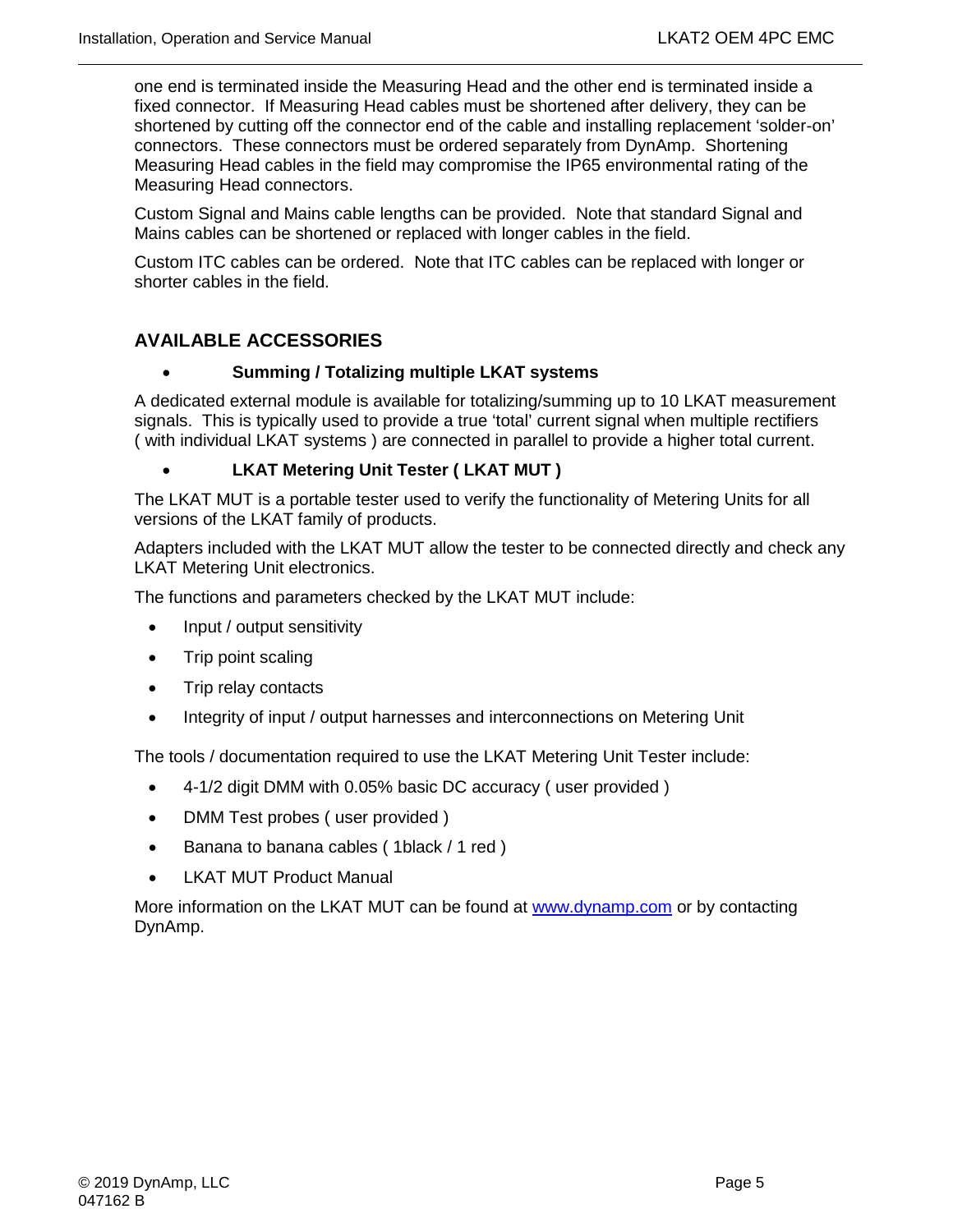

#### • **Extended Warranty**

For permanently installed systems, the standard 2-year warranty can be extended in 2-year increments. This must be ordered less than 6 months after the original LKAT system is shipped.

## <span id="page-19-0"></span>**2.2 ADDITIONAL MEASURING HEAD DETAIL**

LKAT<sup>2</sup> Measuring Heads contain an arrangement of Hall Effect sensor ICs and signal conditioning electronics. The tubular enclosure is constructed of flame retardant plastic with an internal aluminum frame. Insulation from the bus is provided by the homogeneous (sealed) construction of the head. In the event that the head enclosure components become cracked, the bonding fails, or the weather-tight seal is broken in any way, a replacement head must be substituted. The Measuring Head is not designed to be repaired.

LKAT<sup>2</sup> Measuring Heads are mounted on the bus bar using fiberglass angles positioned on the corners of the bus bar and stainless steel bus bar mounting screws threaded into the Measuring Head structure. Mounting hardware is supplied with each system. These screws are adjusted to bus dimensions specified with each order. When properly installed, the mounting hardware maintains the position of the Measuring Head in the event of temperature fluctuation and / or bus vibration. An interconnection cable assembly is integral to each half of the Measuring Head. Measuring Heads with extra-long interconnection cables are also available - consult the factory for details. Each measuring head half has two cables. These two cables are bound together with zip-ties to ensure they are routed together to the metering unit. At the metering unit end of the bound cables, their conductors are combined as appropriate in crimp-on ferrules. They are identified as "A1, A2" and "B1, B2". These are connected to the appropriate terminal block as noted in the interconnection diagram. Accidently connecting A1, A2 to the metering unit terminals B1, B2 (and visa-versa) will not result in damage to the head or electronics but may degrade the calibration accuracy of the system.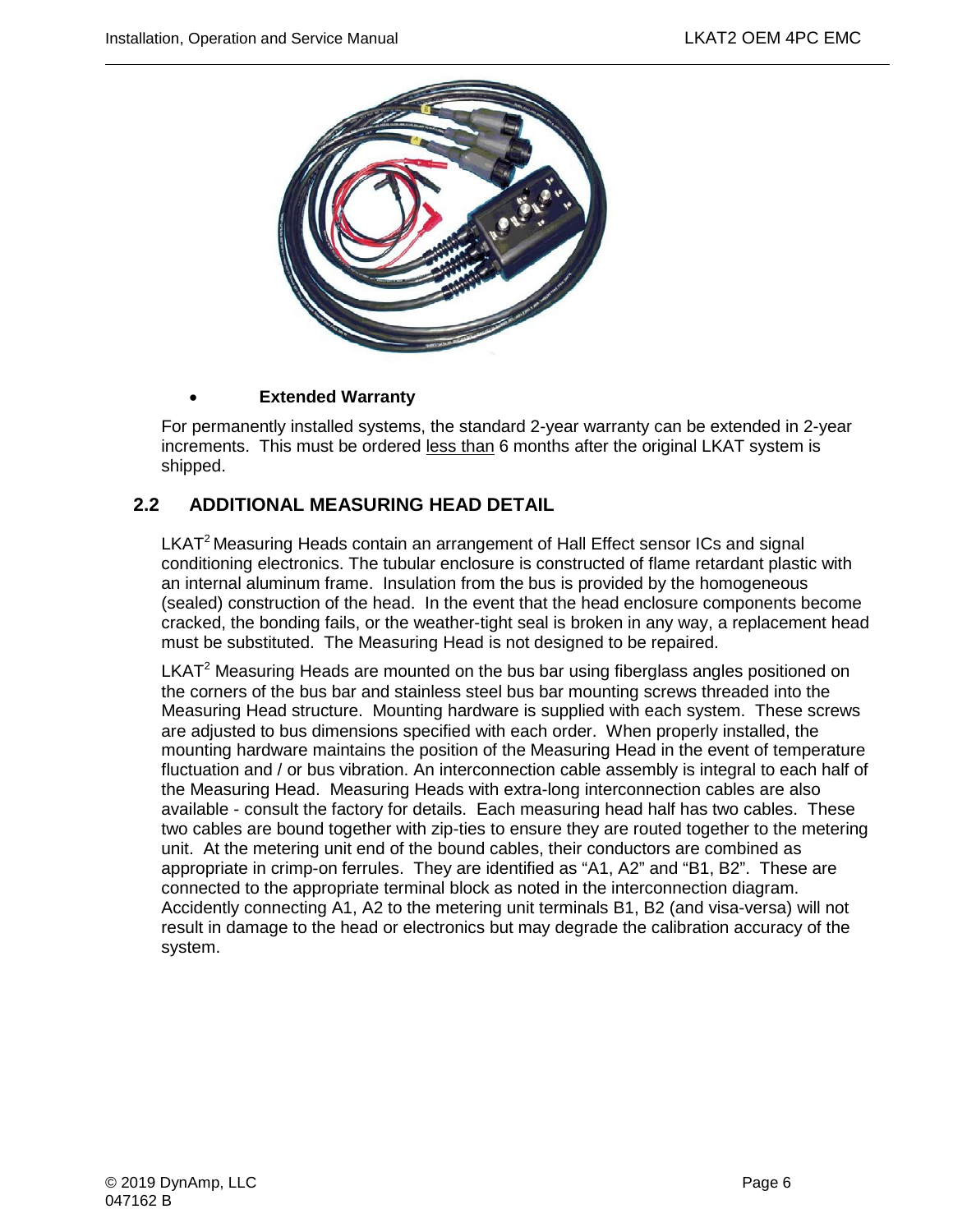### <span id="page-20-0"></span>**2.3 ADDITIONAL METERING UNIT DETAIL**

The LKAT<sup>2</sup> OEM Metering Unit is supplied without an enclosure. The Plexiglas pc board cover must be installed during normal operation.

The main PC board assembly includes receptacles for external connection to the Measuring Head, the Metering Unit measurement signal(s) and relay outputs.

Internally, all LKAT<sup>2</sup> Metering Units include both a Power Supply pc board and a Main pc board. These pc boards are mounted to a steel chassis which is then mounted on a steel panel. The Metering Unit cover allows the user to view various LED (or LCD) status indicators. For more information, refer to the "Theory of Operation" section of this manual.

There are two optional pc board assemblies that may be added onto the Main pc board in the LKAT<sup>2</sup> Metering Unit:

- The Protection Extensions (PE) pc board assembly
- The Display pc board assembly.

One or both of these pc board assemblies may be added to an  $LKAT<sup>2</sup>$  Metering Unit in the field. It is not mandatory that they be factory installed and/or calibrated. The optional pc board assemblies may be calibrated on site, using the LKAT<sup>2</sup> Main Output as the reference measurement.

#### <span id="page-20-1"></span>**2.4 ADDITIONAL INDICATOR AND OUTPUT DETAIL**

As noted on the specifications page, The LKAT $2$ System Metering Unit includes several visual indicators. These include:

- Accuracy Diagnostics (operational status) LEDs: green = OK, red = system problem (see Section - "Theory of Operation").
- Over / Reverse Current Trip status LEDs: green = measured current does not exceed the setpoint, red = measured current exceeds the setpoint.
- (Optional) Illuminated LCD digital display of measured current.

Available via the Metering Unit output cable:

- Isolated signal output proportional to bus current being measured. This output may be configured for various zero and full-scale values.
- Normally open and normally closed relay contacts indicate operational status (same as green and red LEDs).
- Normally open and normally closed relay contacts indicate over / reverse current trip status (same as green and red LEDs). For failsafe operation, the relay coil is energized in the normal condition (no over / reverse trip).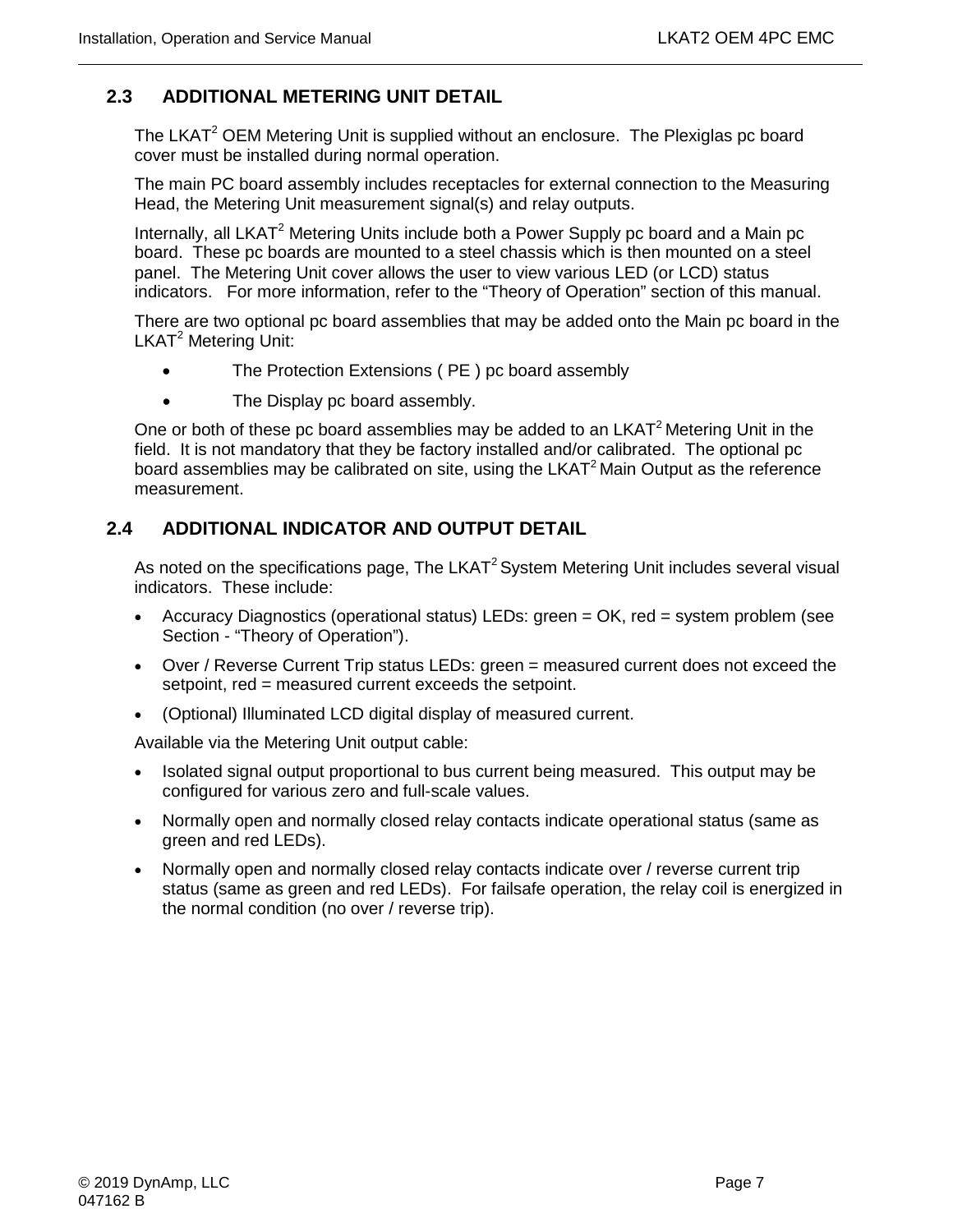The table below lists the features associated with the Main and PE pc board assemblies.

<span id="page-21-1"></span>

| <b>Main and PE PC Board Assembly Features</b>              |                                                   |                              |  |  |
|------------------------------------------------------------|---------------------------------------------------|------------------------------|--|--|
|                                                            | <b>Main PC</b><br><b>Board</b><br><b>Assembly</b> | with PE PC Board<br>Assembly |  |  |
| <b>Isolated Output</b>                                     |                                                   | +1 for 2 total               |  |  |
| <b>Operational Status LEDs &amp; Relay Contacts</b>        |                                                   | +0 for 1 total               |  |  |
| Overcurrent / Reverse Trip Status LEDs & Relay<br>Contacts |                                                   | $+2$ for 3 total             |  |  |

**Table 2.1**

Checking field calibration of LKAT<sup>2</sup> Systems requires use of a reference current transducer with calibration accuracy of 0.1% full-scale or better. Contact DynAmp, LLC for calibration of the LKAT<sup>2</sup> System. Refer to "Maintenance and Spare Parts" section for more information.

### <span id="page-21-0"></span>**2.5 INTERCONNECTION CABLE DETAIL**

The LKAT2 OEM System is not supplied with cable assemblies for power input and System output signal(s). The user must supply these cable assemblies. Refer to the System wiring diagram for details about interconnection.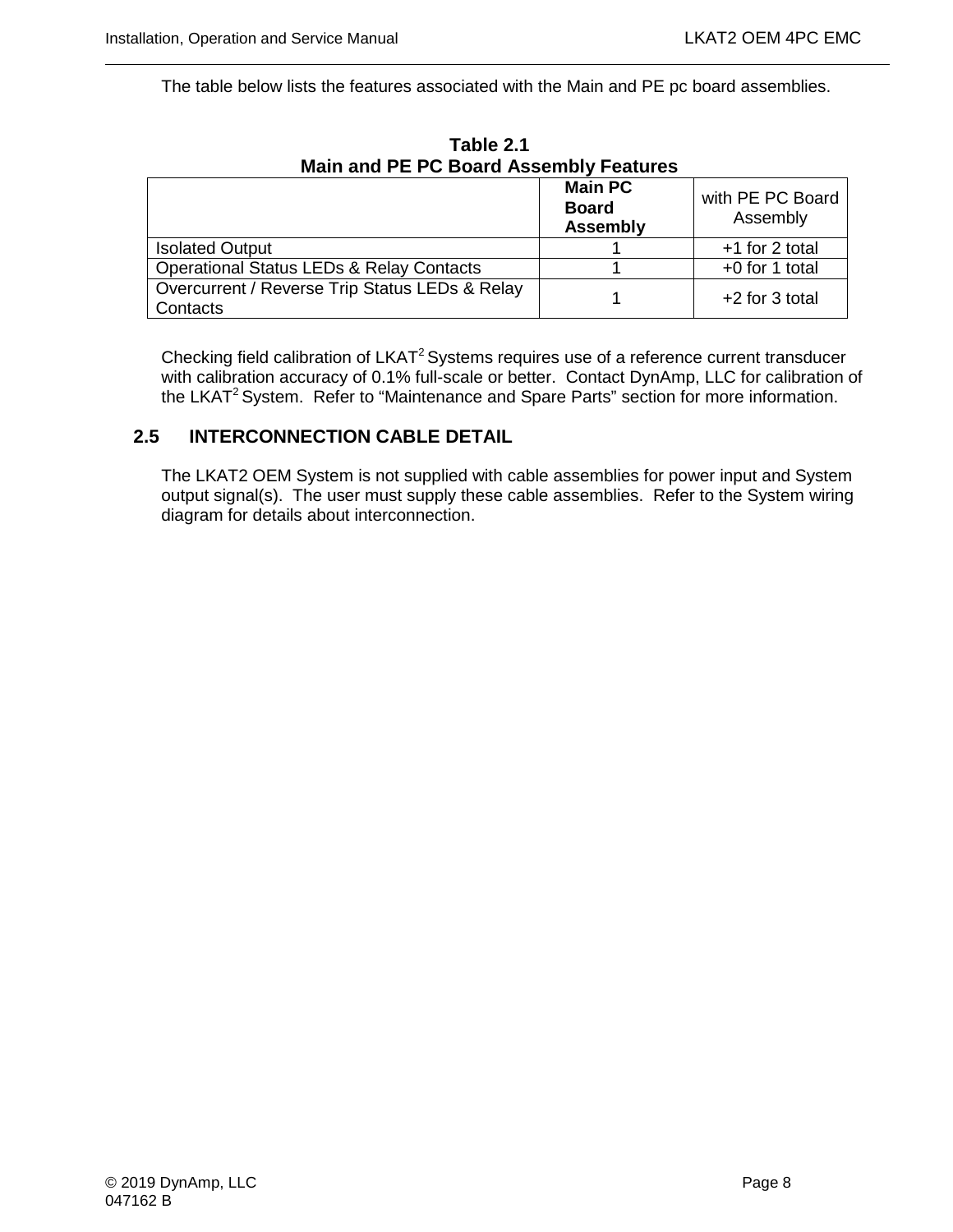# <span id="page-22-1"></span><span id="page-22-0"></span>**3. SPECIFICATIONS**

# **Table 3.1 LKAT2 OEM System Specifications (subject to change without notice)**

| <b>MAIN ANALOG SIGNAL OUTPUT</b>                                                                                                                                                                            |                                                                                                                                                                                  |  |  |
|-------------------------------------------------------------------------------------------------------------------------------------------------------------------------------------------------------------|----------------------------------------------------------------------------------------------------------------------------------------------------------------------------------|--|--|
| Main Output Full-Scale Measuring Range                                                                                                                                                                      | ±5kA to ±150kA (Contact factory for full-scale<br>measuring ranges > 100kA)                                                                                                      |  |  |
| Signal Output Type (configurable)<br>mA output max. burden: 10V<br>mA output max. loop/load resistance : $500\Omega$<br>V output min. load resistance: $100k\Omega$<br>Signal Output Calibration Accuracy * | Zero kA<br>± Full-scale kA<br>0mA<br>$±20mA$ max.<br>$+20$ & $-12mA$<br>4mA<br>0V<br>±1V<br>0.2V<br>$-0.6V$ to $+1V$<br>0V<br>±10V<br>2V<br>$-6V$ to $+10V$<br>±0.25% full-scale |  |  |
| Linearity Error *                                                                                                                                                                                           | ±0.1% of full-scale                                                                                                                                                              |  |  |
| Repeatability Error Limits *                                                                                                                                                                                |                                                                                                                                                                                  |  |  |
| <b>EMC</b> immunity influence                                                                                                                                                                               | $±0.1\%$ of full-scale<br>$<$ -0% FS to +0.25% FS (typical);<br>$-0\%$ FS to < $+3.6\%$ FS (maximum)                                                                             |  |  |
| Response Time (td) *                                                                                                                                                                                        | $\leq 50 \,\mu s$                                                                                                                                                                |  |  |
| di/dt Accurately Followed *                                                                                                                                                                                 | 500 A/µs                                                                                                                                                                         |  |  |
| Frequency Response *                                                                                                                                                                                        | Switch selectable low-pass filter :<br>No filter / 330hz / 660hz<br>(refer to Figure 3.1 for additional info.)                                                                   |  |  |
| <b>Temperature Sensitivity</b>                                                                                                                                                                              | ±50ppm/°C or better                                                                                                                                                              |  |  |
| <b>Mains Voltage Sensitivity</b>                                                                                                                                                                            | $±0.001\%$ /V                                                                                                                                                                    |  |  |
| * At DynAmp reference conditions : Ambient 25°C ± 2°C (77°F ± 4°F) / Mains 120/240V AC RMS, 60Hz ± 1Hz                                                                                                      |                                                                                                                                                                                  |  |  |
| <b>MAIN STATUS INDICATORS</b>                                                                                                                                                                               |                                                                                                                                                                                  |  |  |
| <b>Accuracy Diagnostics</b>                                                                                                                                                                                 | Indicates LKAT <sup>2</sup> System proper operation or<br>operational problem                                                                                                    |  |  |
| <b>Accuracy Diagnostics Status LEDs</b>                                                                                                                                                                     | Green LED indicates proper operation<br>Red LED indicates operational problem                                                                                                    |  |  |
| <b>Accuracy Diagnostics Status Relay Function</b>                                                                                                                                                           | Relay coil de-energizes when operational problem<br>detected or mains power lost.                                                                                                |  |  |
| Over / Reverse Current Trip Setpoint Qty. (1)                                                                                                                                                               | Factory/field configurable to trip on either<br>over<br>current (+5+100% of full-scale) or reverse<br>current (-5%-100% of full-scale).<br>Setpoint accuracy ±2%                 |  |  |
| Over / Reverse Current Status LEDs                                                                                                                                                                          | Green indicates operation OK - No Trip<br>Red indicates measured current exceeds Trip<br>Setpoint                                                                                |  |  |
| Over / Reverse Current Status Relay                                                                                                                                                                         | Relay coil de-energizes when measured current<br>exceeds Trip Setpoint or mains power lost.                                                                                      |  |  |
| All Relay Function                                                                                                                                                                                          | Form C: Normally Open and Normally Closed<br>Contacts (non-latching)                                                                                                             |  |  |
| All Relay Contact Ratings                                                                                                                                                                                   | 30 VDC: 8A<br>120/250 VAC: 8A<br>Relay response time 10mS typical                                                                                                                |  |  |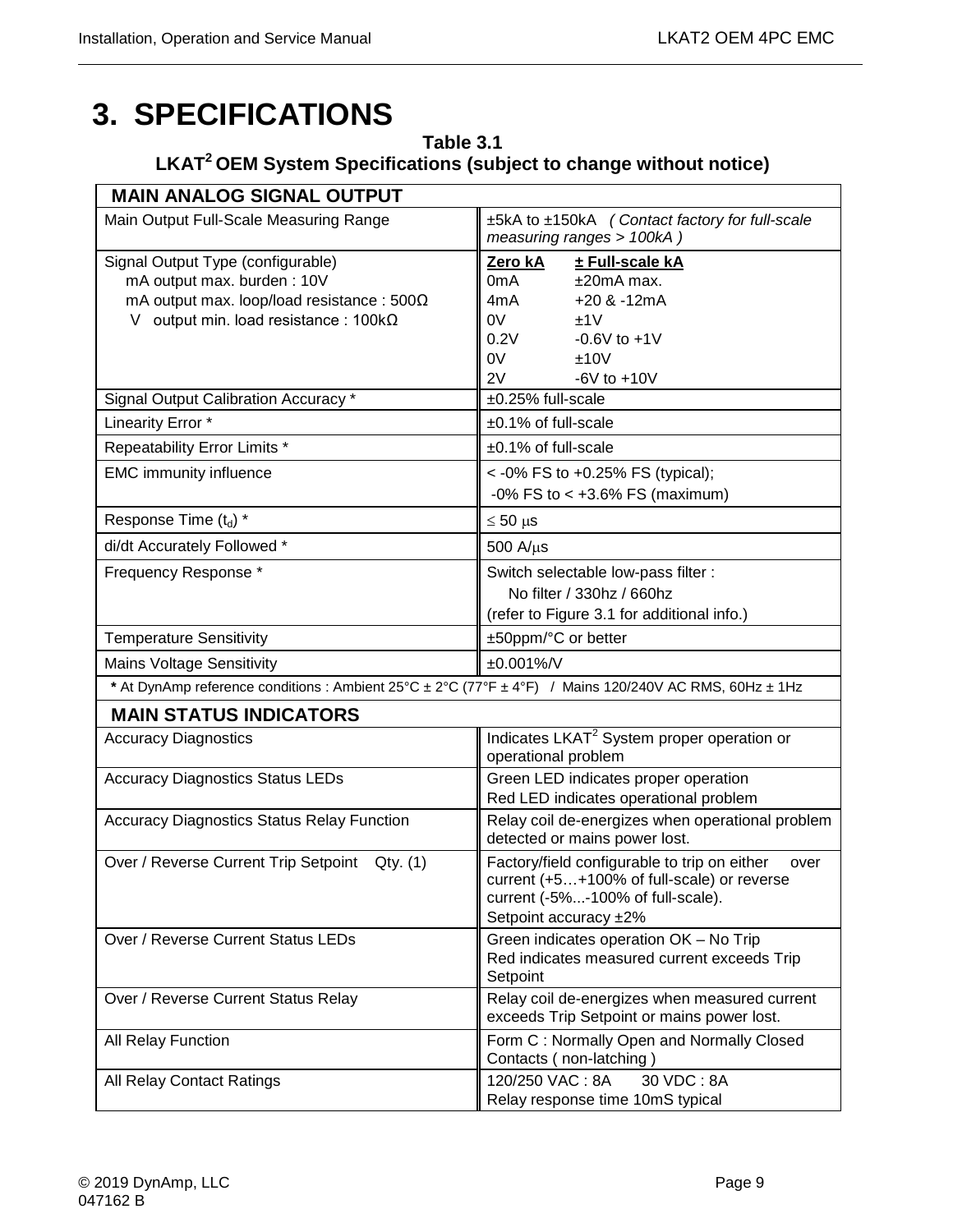| Table 3.1                                                                                 |
|-------------------------------------------------------------------------------------------|
| LKAT <sup>2</sup> OEM System Specifications (subject to change without notice), continued |

| <b>OPTIONAL PROTECTION EXTENSIONS ( PE )</b>                                          |                                                                                                                                |  |  |
|---------------------------------------------------------------------------------------|--------------------------------------------------------------------------------------------------------------------------------|--|--|
| PE Full Scale Measuring Range (scaled<br>independently and isolated from main output) | ±5kA to ±200kA (Contact factory for full-scale<br>measuring ranges > 100kA)                                                    |  |  |
| PE analog output configuration and performance<br>specifications                      | Same as Main output above with all configuration<br>and scaling independent from main output                                   |  |  |
| PE Over / Reverse Current Trip Setpoints - Qty. (2) -<br>Field configurable           | Function and specification same as Main Over /<br>Reverse above with independent LEDs,<br>configurations, scalings and outputs |  |  |
| <b>OPTIONAL DISPLAY</b>                                                               |                                                                                                                                |  |  |
| Digital Display of Bus Current in kA units                                            | 3 1/2 Digit Green LCD ±2% Full-scale                                                                                           |  |  |
| Displayed Value (configurable)                                                        | DC or True RMS                                                                                                                 |  |  |
| NOTE: Optional display reduces maximum ambient temperature of metering unit to 50°C   |                                                                                                                                |  |  |
| <b>GENERAL</b>                                                                        |                                                                                                                                |  |  |
| Input Power (any voltage within the specified range can                               | 85 to 264 Vac @ 47 to 440 Hz /                                                                                                 |  |  |
| be connected without any wiring changes)                                              | 110 to 264Vdc.                                                                                                                 |  |  |
| Burden on Mains (max)                                                                 | 30 VA                                                                                                                          |  |  |
| Working Voltage: Signal Output to Metering Unit<br>Low Voltage Circuit                | 450Vrms                                                                                                                        |  |  |
| Working Voltage: Bus to Metering Unit Low Voltage<br>Circuit                          | 1500Vdc                                                                                                                        |  |  |
| Working Voltage: Mains Supply to Metering Unit<br>Low Voltage Circuit                 | 264Vrms                                                                                                                        |  |  |
| Working Voltage: Mains Supply to chassis                                              | 264Vrms                                                                                                                        |  |  |
| Working Voltage: Output to chassis                                                    | 450Vrms                                                                                                                        |  |  |
| Isolation: Head surface to signal outputs                                             | 6000Vrms for 1 minute                                                                                                          |  |  |
| Isolation: Mains supply to signal outputs                                             | 1000Vrms for 1 minute                                                                                                          |  |  |
| Isolation: Mains or signal output to chassis                                          | 2000Vrms for 1minute                                                                                                           |  |  |
| <b>Installation Category</b>                                                          | Ш                                                                                                                              |  |  |
| <b>Pollution Degree</b>                                                               | $\overline{2}$                                                                                                                 |  |  |
| <b>ENVIRONMENTAL</b>                                                                  |                                                                                                                                |  |  |
| Operating Ambient Temperature Range of Metering<br><b>Unit Location</b>               | $-10^{\circ}$ C to 60 $^{\circ}$ C<br>(14°F to 140°F)                                                                          |  |  |
| Operating Ambient Temperature Range of<br><b>Measuring Head</b>                       | -20°C to 80°C<br>(-4°F to 176°F)                                                                                               |  |  |
| Environmental rating: Measuring Head and cable<br>connection at Head                  | IP <sub>65</sub>                                                                                                               |  |  |
| Environmental rating: Metering Unit and cable<br>connection at Metering Unit          | <b>IP10</b>                                                                                                                    |  |  |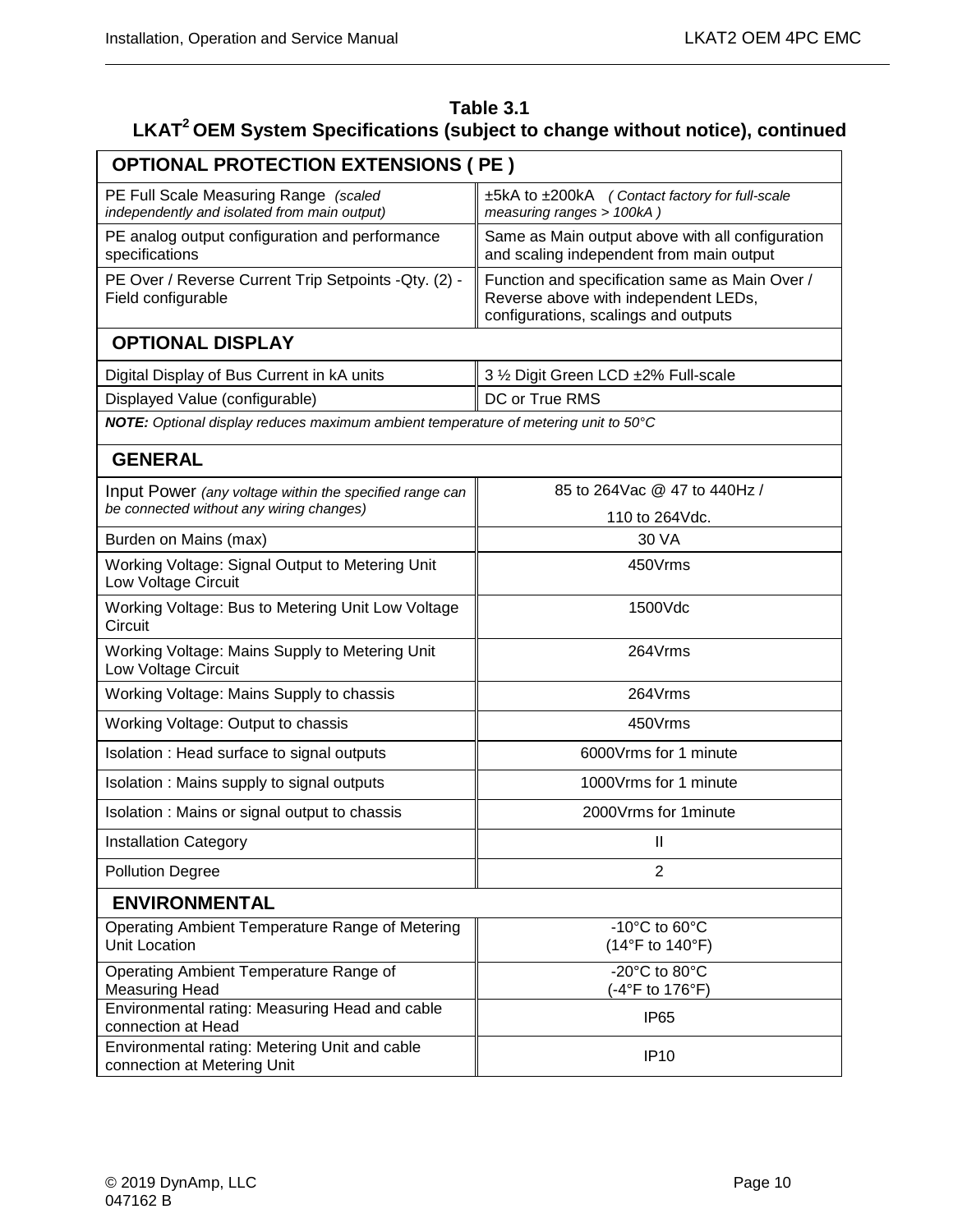# **Table 3.1 LKAT2 OEM System Specifications (subject to change without notice), continued**

| <b>PHYSICAL</b>                                                                                               |                                               |  |  |  |
|---------------------------------------------------------------------------------------------------------------|-----------------------------------------------|--|--|--|
| Measuring Head Weight                                                                                         | Typically 1 to 6 kg (3 to 13lbs.)             |  |  |  |
| Metering Unit Weight (Typical)                                                                                | Typically 3kg (7lbs.)                         |  |  |  |
| Standard Length Head Connection Cables (2)<br>Optional custom lengths may be available up to 50m<br>(164 ft.) | 10m (33 ft.)<br>Cable fixed to Measuring Head |  |  |  |
| Standard Length Signal Output Cable (1)<br>Optional custom lengths are available                              | Not supplied with OEM System                  |  |  |  |
| Standard Length Power Input Cable (1)<br>Custom lengths are available                                         | Not supplied with OEM System                  |  |  |  |

**Figure 3.1 LKAT2 Frequency Response**

### **Normalized LKAT Bandwidth**

<span id="page-24-0"></span>

Corner Frequency (kHz) | 2.248 | 1.873 | 1.606 | 1.405 | 1.249 | 1.124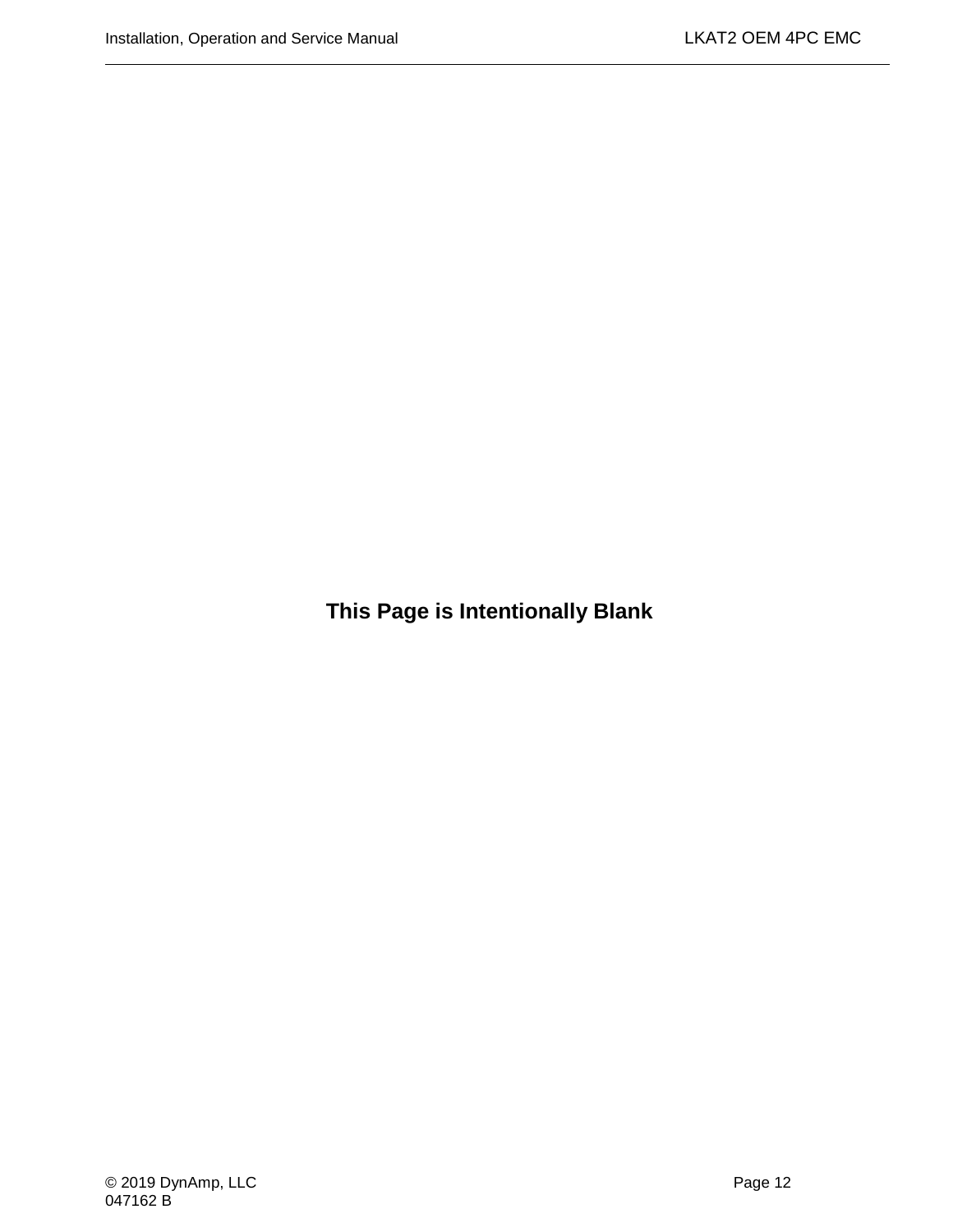# <span id="page-26-0"></span>**4. INSTALLATION**

## <span id="page-26-1"></span>**4.1 HANDLING PRECAUTIONS**

 $LKAT<sup>2</sup>$  Systems should be handled with the same care as any precision measuring instrument. Severe jolts or bumps to the Measuring Head or Metering Unit may cause movement of internal parts, and possibly a malfunction. **Personnel involved in the installation should be familiar with the technical terms, warnings, and instructions in this manual, and all plant safety rules, and be able to follow these.**

The complete system should be inspected for shipping damage at the earliest opportunity. Visible damage must be reported to the carrier immediately. Concealed damage (not evident until the system is operated) must be reported to DynAmp, LLC immediately.

#### <span id="page-26-2"></span>**4.2 INSTALLATION CONSIDERATIONS**

Read the following before mounting the head:

- 1. The Measuring Head is designed to be installed on high voltage bus bars. All interconnection cables must be safely routed away from bus bars and high voltages. Do not allow any interconnection cable to contact bus bars or high voltages. Ignoring the installation precautions and warnings can result in severe personal injury or equipment damage.
- 2. Always follow all local and plant safety procedures when the unit is to be installed on a live bus.
- 3. Choose a mounting location for the head where the ambient air temperature does not exceed the specified temperature limits. The LKAT $2$  Measuring Head may be located indoors or outdoors, but should be kept away from extreme heat and solvents. Head installations in direct sunlight are not recommended, as excessive temperature rise could result in measurement error or damage to the head enclosure. If the head is to be installed in an especially harsh environment, please contact the factory to discuss special requirements.
- 4. No part of the head or Metering Unit should be submerged under water.
- 5. The head must be installed with proper polarity. An arrow indicates the direction that conventional bus current must flow through the aperture (+) to (-). No damage will occur if the head is reversed, but the system output will indicate current flow in the reverse direction.
- 6. Measuring Heads are shipped assembled in matched halves. Make sure that the same serial number is present on all head side pieces of the Measuring Head and the Metering Unit. The two head halves should mate squarely and evenly without forcing or twisting.
- 7. The Measuring Head is not grounded; however, the head cables should be disconnected from the Metering Unit prior to installation or maintenance to minimize the possibility of electrical shock.
- 8. Measuring Heads are shipped with mounting hardware. The mounting screws may require adjustment for appropriate position and holding force on the bus. Refer to Outline & Mounting  $-$  LKAT<sup>2</sup> Measuring Head drawing.

Whenever possible, the head should be installed on the longest straight run of the bus that is available in an area free of other bus structures. The status accuracy diagnostics LEDs and relay contacts indicate proper operation in a given head location.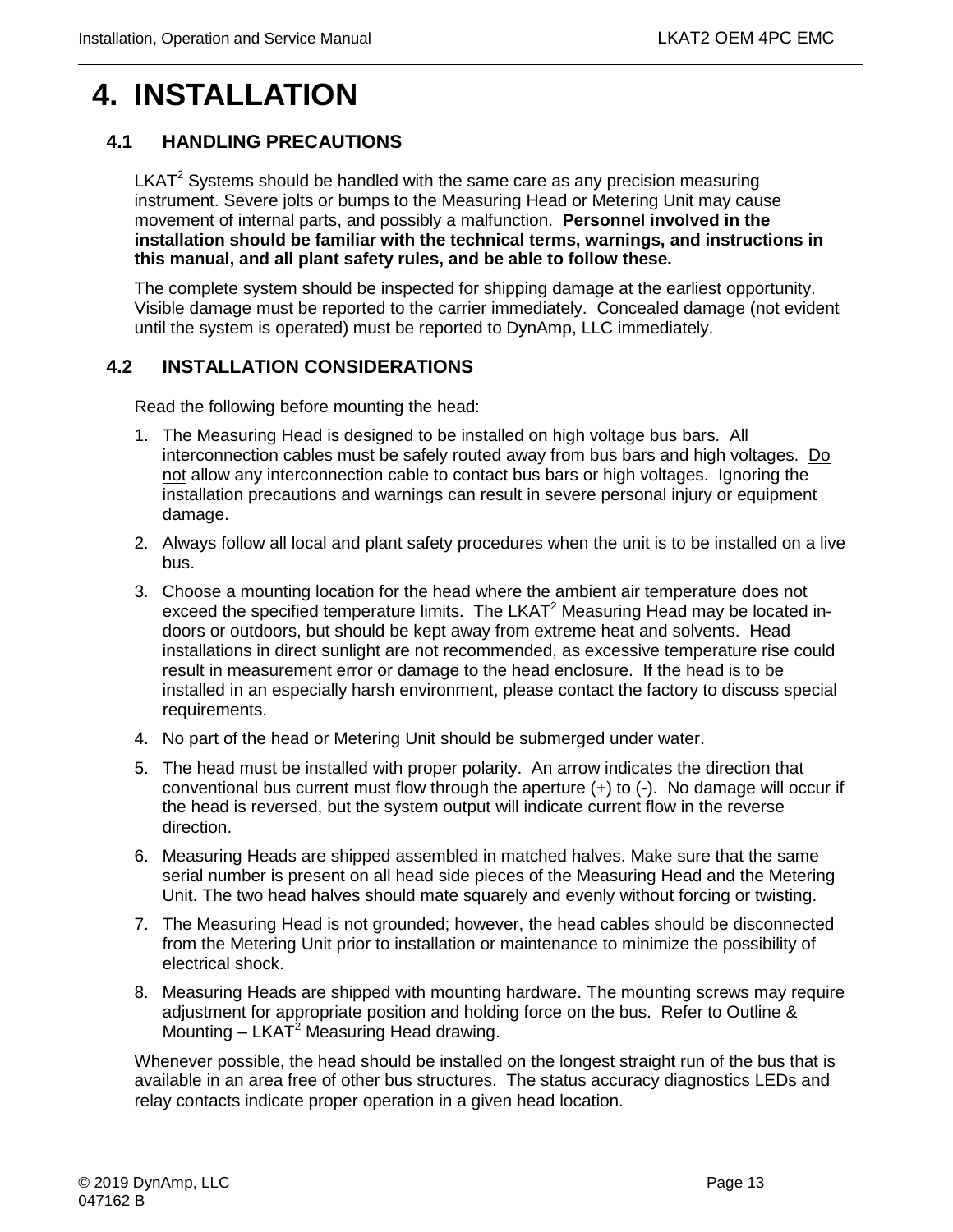### <span id="page-27-0"></span>**4.3 OFF-BUS FUNCTIONAL CHECK (OPTIONAL)**

After unpacking the LKAT<sup>2</sup> System (but prior to installation), the following functional check of the system is recommended:

- 1. Locate a convenient temporary power source for the LKAT<sup>2</sup> System. This may or may not be in the location where the system will be installed. The power source must be in the range 85 to 264Vac @ 47 to 440Hz, or 110 to 264Vdc for Standard AC/DC input power, or +24Vdc for Special Order +24Vdc input power. The system draws a maximum of 30 voltamperes.
- 2. Refer to the drawing "Wiring Diagram, LKAT<sup>2</sup> System" included at the end of this manual. Attach a suitable connector to the unterminated end of the input power cable assembly for connection to the power source to be used for this check.
- 3. Connect the Measuring Head cables to the Metering Unit.
- 4. Connect the power input cable assembly to the Metering Unit and energize the unit.
- 5. Observe the LEDs on the Main pc board assembly. If the LEDs light green, the system is functioning properly. If LED (Accuracy Diagnostics "AD") lights red, skip to "Troubleshooting an Accuracy Diagnostics Fault Indication" in the "Theory of Operation" section of this manual. If LED (Trip 1) lights red, make measurements and complete the form "LKAT<sup>2</sup> Diagnostic Measurements Form  $-$  Zero Primary Current" and contact the factory.

Refer to Form 1 – Zero Primary Current. Allow the system one hour to stabilize prior to making measurements. Make measurements and record data shown on the form. File the completed test form for future reference. It is OK to make these measurements away from location where the LKAT<sup>2</sup> System will be installed, but this should be noted on the form.

#### <span id="page-27-1"></span>**4.4 MEASURING HEAD INSTALLATION**

The Measuring Head consists of four sections with a cable exiting the elbow of each section. These four sections are assembled at the factory to form two "L" shaped halves. The Measuring Head halves are mated together around the bus. Each half is identified with matching serial numbers followed by an "A1, A2" or "B1, B2." The two halves are held together by four locking screws which are installed after the Measuring Head is securely positioned around the bus bar. The two cables for each half are permanently bundled with cable ties and are connected to the Metering Unit as a single cable, as their conductors are combined as appropriate in crimp-on ferrules. When the Measuring Head is installed on a running ("horizontal") bus, the head should be installed such that the head interconnection cables exit to the bottom or sides of the bus to the extent possible. This reduces the possibility of ingress by pollutants and minimizes the heating of the head electronics by the bus.

When the Measuring Head is installed on a rising ("vertical') bus, the head interconnection cables may be located on any size of the bus, depending on mechanical and thermal considerations.

The Measuring Head should be mounted on the bus bar so conventional  $(+)$  to  $(-)$  current flows in the direction of the arrow(s) on the measuring head.

The following tools and materials may be required for installation:

| 3/16" hex wrench (included with Measuring Head)                    |  |  |  |
|--------------------------------------------------------------------|--|--|--|
| Drill, drill bits, mounting hardware, screwdrivers, wrenches, etc. |  |  |  |
| Cable puller, cable ties, ladder, etc.                             |  |  |  |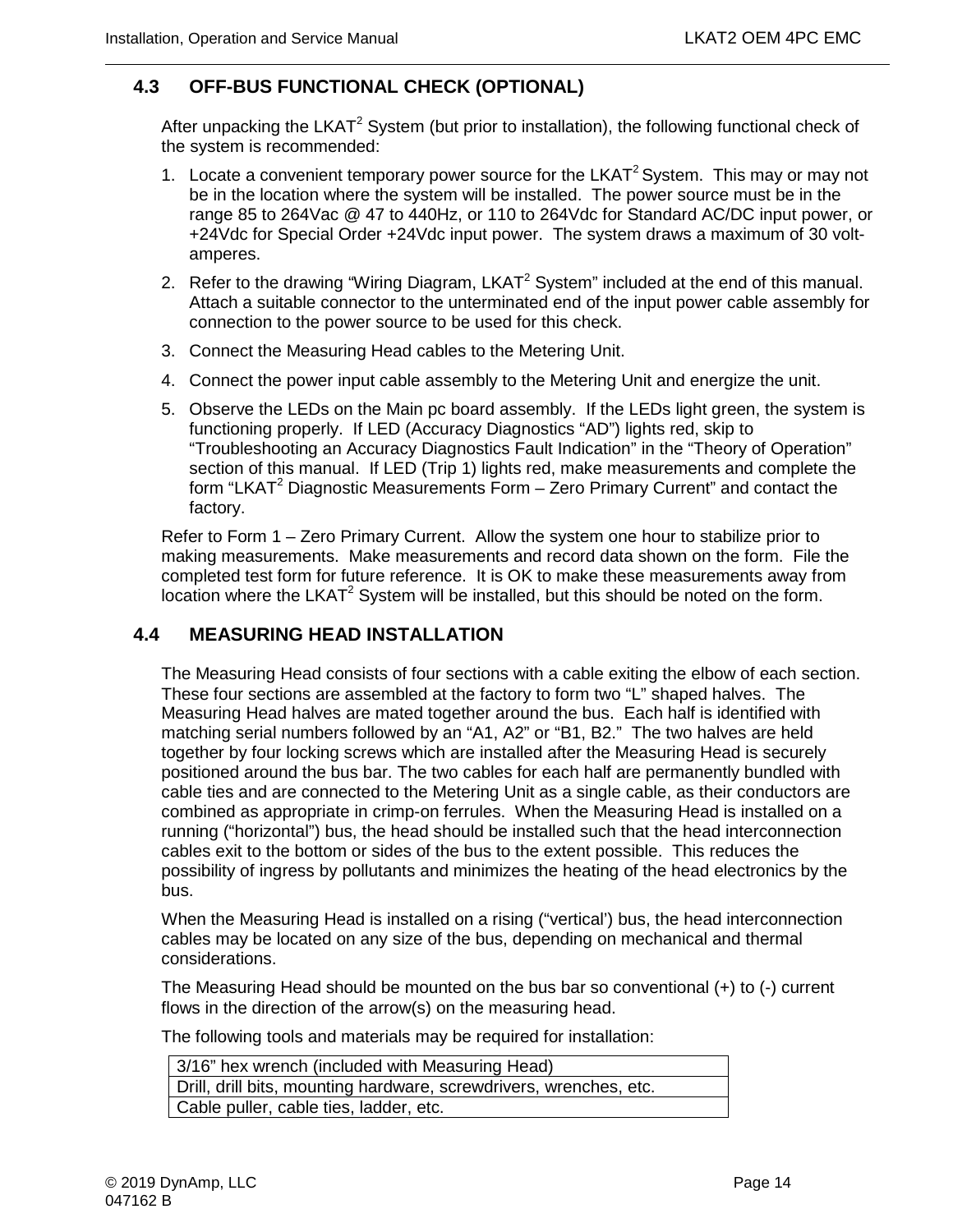

The following is the recommended sequence for installing the Measuring Head:

- 1. Refer to the Outline and Mounting LKAT<sup>2</sup> Measuring Head drawing for the Measuring Head at the end of this manual.
- 2. Determine the position where the Measuring Head will be installed. Bus bar(s) should be free from grease and dust for the best adhesion of the LKAT 90° mounting angles to the bus bar(s).
- 3. Connect the head cable assemblies to the Metering Unit.
- 4. Remove the backing from the adhesive foam strips on the mounting angles. Align the mounting angles in position on the corners of the bus bar in the desired location.
- 5. Position the two "L-shaped" head halves around the bus and the mounting angles. Mate the two halves, pressing them together until the tubes bottom out on the elbows.
- 6. Install the four locking screws on the outside of the square tubes adjacent to the place where the head halves split apart. Do not over tighten the locking screws. Refer to Outline & Mounting  $-$  LKAT<sup>2</sup> Measuring Head drawing.
- 7. Tighten the bus mounting screws a few turns at a time in a circular pattern around the aperture of the head, on the front side, then on back side of the head. For most applications, the head should be centered on the bus bar. The bus mounting screws should press against the foam tape on the mounting angle surface on the outside of the bus bar. Refer to Outline & Mounting  $-$  LKAT<sup>2</sup> Measuring Head drawing.
- 8. Route the head interconnection cables away from the bus and other high voltages.

#### <span id="page-28-0"></span>**4.5 METERING UNIT INSTALLATION**

The location of the Metering Unit should be determined by the following factors:

- 1. Ambient air temperature must stay in the specified range at all times.
- 2. The location should not be exposed to direct sunlight.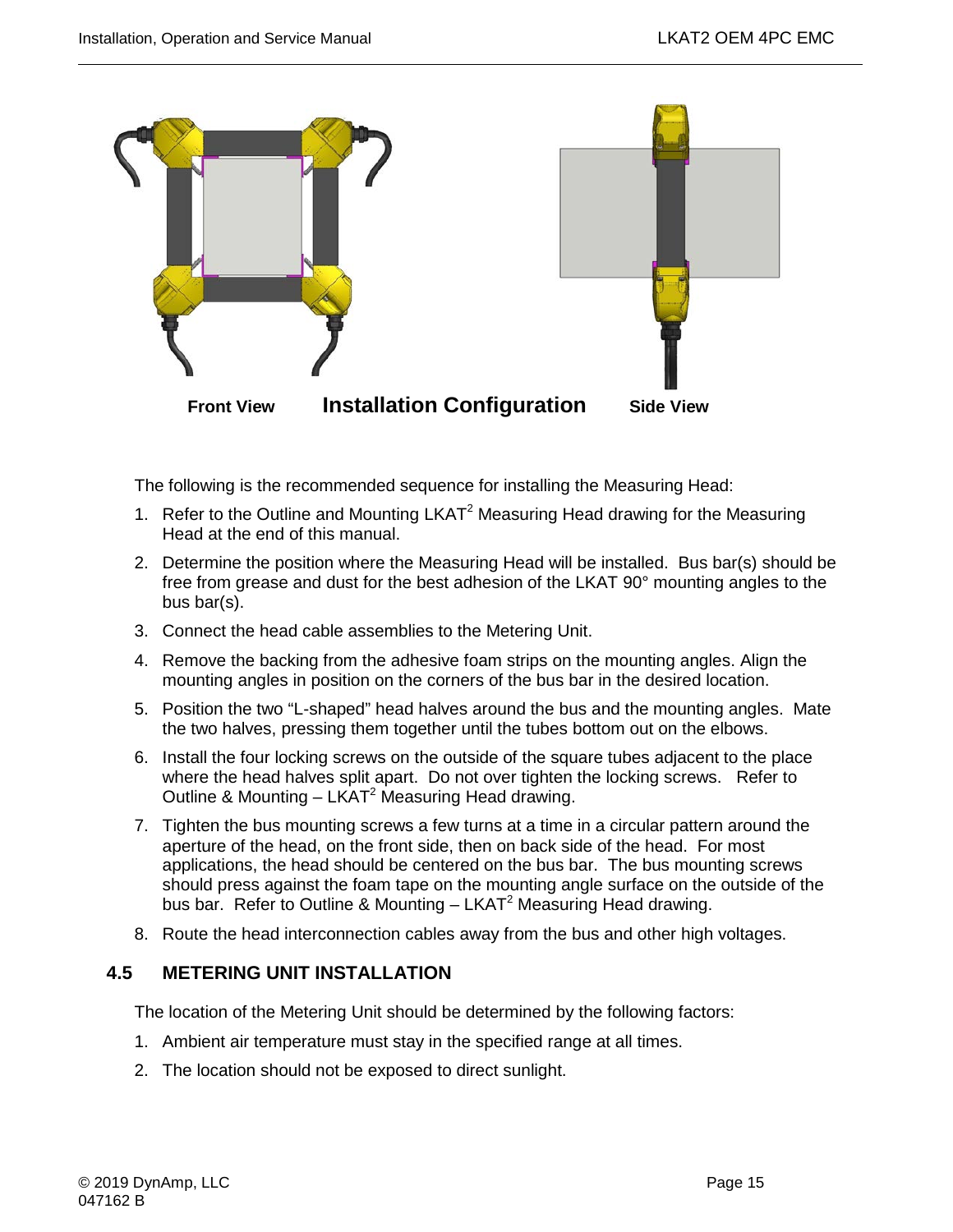- 3. The location should be within reach of the head cables supplied with the system. Standard head cable length is 33 feet (10 meters). Extra-long head cables may also be ordered for special applications.
- 4. Route interconnection cables away from bus and other high voltages.

Refer to Metering Unit Outline & Mounting drawing at the end of this manual. Anchor the panel in the desired location after ensuring adequate cable reach.

- 5. Connect Measuring Head cable assemblies to the Metering Unit.
- 6. Refer to the LKAT<sup>2</sup> OEM System Wiring Diagram. Connection to the input power is made via TB2 mounted on the LKAT2 OEM panel. Use of 18 AWG (or larger) type SJT (or equivalent) cable for input power wiring.
- 7. The output requires up to 8 conductors for the main pc board assembly and up to 8 conductors for the optional PE PCB assembly. These cables must be connected to the TB3 on the system panel. Use of 20AWG twisted pair cable (4 or 8 pairs) is recommended.
- 8. A 3-conductor power cable is supplied with the system. Connect power cable to the Metering Unit.

#### <span id="page-29-0"></span>**4.6 SYSTEM CHECKOUT**

Recheck all wiring connections against the drawings to ensure proper installation. Energize the LKAT<sup>2</sup> System. Confirm that the green status LEDs are illuminated. If accuracy diagnostic LED lights red, skip to "Troubleshooting an Accuracy Diagnostics Fault Indication" in the "Theory of Operation" section of this manual

Energize the rectifier to the desired test current. Calculate the expected Metering Unit output signal magnitude at the test current.

The measured Metering Unit output signal magnitude should be equal to (or very close to) the expected value that was calculated.

If the Digital Display option is included in the Metering Unit, the displayed kA level should also be equal to (or very close to) the expected value that was calculated.

Refer to "Specifications" section of this manual for more information.

Photocopy the appropriate LKAT<sup>2</sup> Diagnostic Measurements Forms. Form 1 is for diagnostic measurements at zero bus current (with the Measuring Head on or off the bus). Form 2 is for diagnostic measurements with the Measuring Head installed on the bus with the bus energized. Follow the directions to measure and record necessary information.

NOTE :

- These forms are intended to help keep accurate records of  $LKAT<sup>2</sup>$  functional tests.
- This information may prove valuable in the event of a malfunction.
- These measurements do not constitute system calibration.
- Space is provided for the recording of three sets of readings.
- Voltages may vary slightly with temperature extremes.
- System performance will typically remain within nominal specifications when measured levels fall within the acceptable limits shown on the forms.
- Levels must be measured and recorded under test conditions shown on the forms.

**Always** complete these forms in full **before** contacting the factory.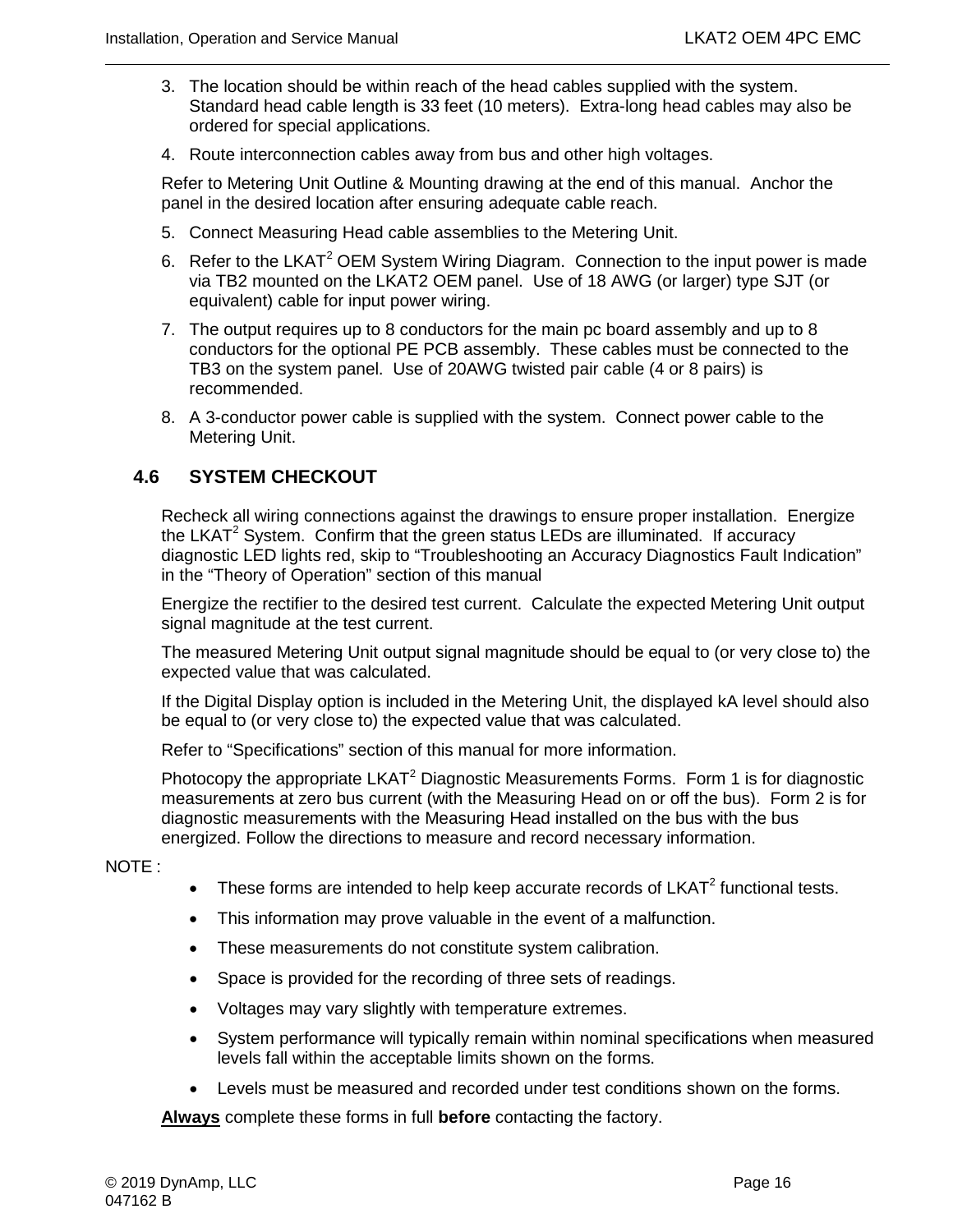| Form 1                                                                |  |
|-----------------------------------------------------------------------|--|
| $\mathsf{LKAT}^2$ Diagnostic Measurements Form – Zero Primary Current |  |

<span id="page-30-0"></span>Instructions:

- 1.) Ensure that the Metering Unit is energized and both head halves are mated and connected to the Metering Unit.
- 2.) Ensure that head is off bus, or that bus is de-energized.
- 3.) Measure and record the information below (make additional copies of this form as needed).
- 4.) Record Serial Numbers.

#### **TEST CONDITIONS:**

**ZERO PRIMARY CURRENT (Head may or may not be installed on bus); LKAT2 SYSTEM must be ENERGIZED for AT LEAST ONE HOUR.**

| <b>MEASURE</b>                                              | $(+)$ DMM<br>at | $(-)$ DMM<br>at | <b>ACCEPTABLE</b><br><b>RANGE</b> | <b>DATE</b> | <b>DATE</b> | <b>DATE</b> |
|-------------------------------------------------------------|-----------------|-----------------|-----------------------------------|-------------|-------------|-------------|
| $+V_{\text{Hall}}$<br>Supply-A                              | P4-1            | P4-3            | $+12V$<br>$(\pm 0.5V)$            |             |             |             |
| $+V_{\text{Hall}}$<br>Supply-A                              | P4-2            | P4-3            | $+12V$<br>$(\pm 0.5V)$            |             |             |             |
| $+15V$<br>supply                                            | P4-4            | P4-5            | $+15V$<br>$(\pm 0.5V)$            |             |             |             |
| $-15V$<br>supply                                            | P4-6            | P4-5            | $-15V$<br>$(\pm 0.5V)$            |             |             |             |
| Input<br>A <sub>1</sub>                                     | $P1-1$          | $P1-2$          | 0V<br>$(\pm 5mV)$                 |             |             |             |
| Input<br>A2                                                 | $P1-3$          | $P1-2$          | 0V<br>$(\pm 5mV)$                 |             |             |             |
| <b>Input</b><br><b>B1</b>                                   | $P2-1$          | $P2-2$          | 0 <sup>V</sup><br>$(\pm 5mV)$     |             |             |             |
| Input<br><b>B2</b>                                          | P2-3            | $P2-2$          | 0V<br>$(\pm 5mV)$                 |             |             |             |
| Output<br>Current<br>Loop<br>Burden at<br><b>Full-Scale</b> | P3-1            | P3-2            | 10.2V<br>max                      |             |             |             |

| Serial Numbers:<br><b>Metering Unit</b> |                 | 00000000<br>6 5 4 3 2<br><b>INPUT &amp; SENSOR</b><br><b>DC POWER</b> | $\begin{picture}(160,170) \put(0,0){\line(1,0){100}} \put(10,0){\line(1,0){100}} \put(10,0){\line(1,0){100}} \put(10,0){\line(1,0){100}} \put(10,0){\line(1,0){100}} \put(10,0){\line(1,0){100}} \put(10,0){\line(1,0){100}} \put(10,0){\line(1,0){100}} \put(10,0){\line(1,0){100}} \put(10,0){\line(1,0){100}} \put(10,0){\line(1,0){100$<br>P <sub>2</sub><br>6 5 4 3 2<br><b>INPUT &amp; SENSOR</b><br><b>DC POWER</b> | <b>MAIN PCB</b><br><b>ASSY</b><br>P <sub>1</sub><br>P <sub>4</sub><br>☺<br>⊚<br>집 |
|-----------------------------------------|-----------------|-----------------------------------------------------------------------|----------------------------------------------------------------------------------------------------------------------------------------------------------------------------------------------------------------------------------------------------------------------------------------------------------------------------------------------------------------------------------------------------------------------------|-----------------------------------------------------------------------------------|
| Measuring Head -                        | A1<br><b>B1</b> |                                                                       | <b>ON OPTIONAL</b><br><b>PE PCB</b>                                                                                                                                                                                                                                                                                                                                                                                        | Q<br><b>WER</b><br>$\frac{2}{5}$<br>ଷ<br>◎                                        |
| Measuring Head -                        | A2              | <b>OUTPUT</b><br>4 5 6 7 8                                            | <b>OUTPUT</b><br>4 5 6 7 8<br>2 <sup>3</sup>                                                                                                                                                                                                                                                                                                                                                                               |                                                                                   |
|                                         | <b>B2</b>       | P3<br>00000000                                                        | P9<br>00000000                                                                                                                                                                                                                                                                                                                                                                                                             |                                                                                   |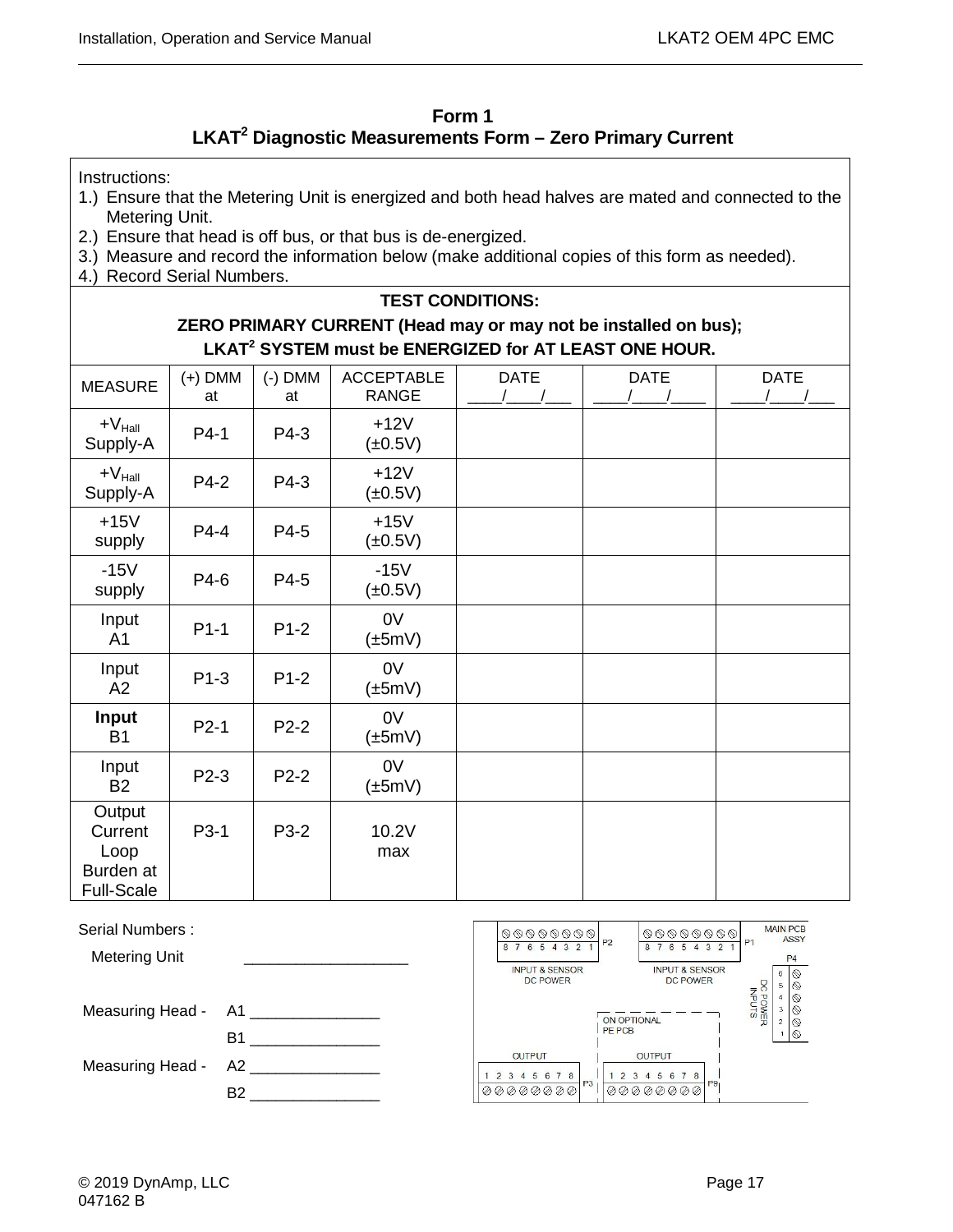#### **Form 2 LKAT2 Diagnostic Measurements Form – Energized Primary Bus**

#### <span id="page-31-0"></span>Instructions:

- 1.) Ensure that the Metering Unit is energized and both head halves are mated and connected to the Metering Unit.
- 2.) Ensure that head is on bus and that bus is energized.
- 3.) Measure and record the information below (make additional copies of this form as needed).
- 4.) Record Serial Numbers and Current Loop Burden Resistance (Ohms).

#### **TEST CONDITIONS: ENERGIZED PRIMARY BUS ; LKAT2 SYSTEM must be ENERGIZED for AT LEAST ONE HOUR.**

| <b>MEASURE</b>                                              | $(+)$ DMM<br>at   | $(-)$ DMM<br>at | <b>ACCEPTABLE</b><br><b>RANGE</b> | <b>DATE</b> | <b>DATE</b> | <b>DATE</b> |
|-------------------------------------------------------------|-------------------|-----------------|-----------------------------------|-------------|-------------|-------------|
| $+V_{\text{Hall}}$<br>Supply-A                              | $P4-1$            | P4-3            | $+12V$<br>$(\pm 0.5V)$            |             |             |             |
| $+V_{\text{Hall}}$<br>Supply-A                              | P4-2              | P4-3            | $+12V$<br>$(\pm 0.5V)$            |             |             |             |
| $+15V$<br>supply                                            | $P4-4$            | P4-5            | $+15V$<br>$(\pm 0.5V)$            |             |             |             |
| $-15V$<br>supply                                            | P4-6              | P4-5            | $-15V$<br>$(\pm 0.5V)$            |             |             |             |
| Input<br>A <sub>1</sub>                                     | $P1-1$            | $P1-2$          | Within<br>±25mV of<br>Input A2    |             |             |             |
| Input<br>A2                                                 | $P1-3$            | $P1-2$          | Within<br>±25mV of<br>Input A1    |             |             |             |
| Input<br><b>B1</b>                                          | $P2-1$            | $P2-2$          | Within<br>±25mV of<br>Input B2    |             |             |             |
| Input<br><b>B2</b>                                          | P <sub>2</sub> -3 | $P2-2$          | Within<br>±25mV of<br>Input B1    |             |             |             |
| Output<br>Current<br>Loop<br>Burden at<br><b>Full-Scale</b> | P3-1              | P3-2            | 10.2V<br>max                      |             |             |             |



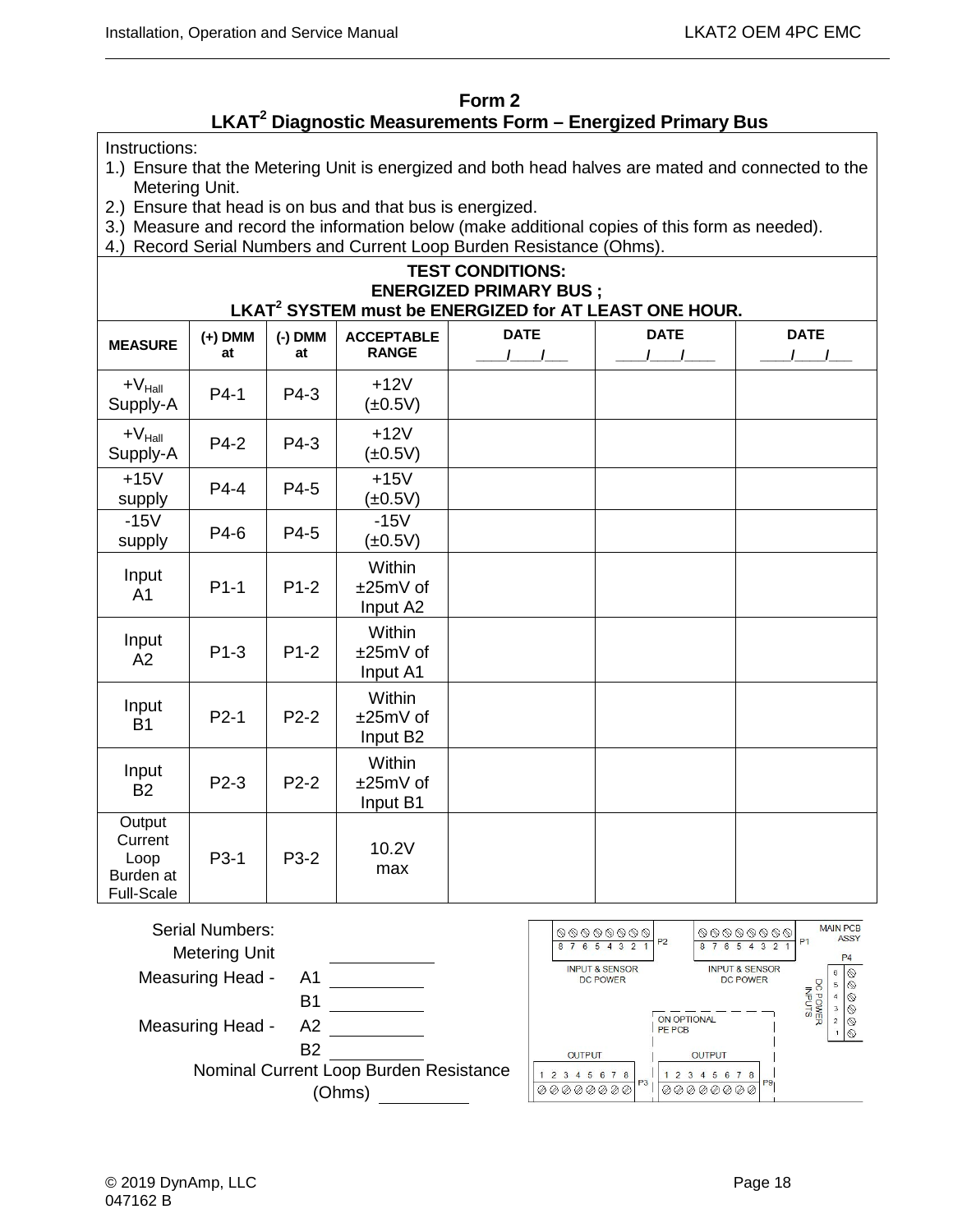# <span id="page-32-0"></span>**5. THEORY OF OPERATION**

# <span id="page-32-1"></span>**5.1 GENERAL**

The LKAT<sup>2</sup> System uses open-loop, open-path (OLOP) technology to convert the magnetic field associated with a current carrying conductor into an isolated milliampere current loop output. This output is scaled to be proportional to the primary conductor current. In addition, a local digital display of the primary bus current (in kiloAmperes) is visible when the optional RMS Display pc board is added to Metering Unit.

Each Measuring Head is a sealed unit and is not designed for repair in the field. However, a working knowledge of the LKAT<sup>2</sup> System theory of operation will help facilitate timely and accurate diagnosis in the event of problems.

# <span id="page-32-2"></span>**5.2 OLOP TECHNOLOGY**

The term "open-loop" means that the magnetic circuit does not generate an opposing magnetic field to null the field produced by the primary conductor inside the Measuring Head. The term "open-path" indicates that the sensor is an air-core design, without magnetic core material.

The LKAT<sup>2</sup> System operation is based on Ampere's Law, which states: "the line integral of B (magnetic flux density) around any closed path is equal to  $\mu_0$  (permeability multiplied by current)". In practical terms, this means that integrating a closed path around a primary conductor will yield a value proportional to the net primary current.

This integration is implemented using a specific array of Hall Effect ICs. The LKAT<sup>2</sup> System effectively minimizes errors typically present in other open-loop sensors: zero drift, thermal drift, position sensitivity, and susceptibility to external magnetic fields. The absence of a magnetic core practically eliminates errors due to saturation, hysteresis, and core set (remanence) commonly associated with ferrite material.

A generalized block diagram of the LKAT<sup>2</sup> System is shown in Figure 5.1.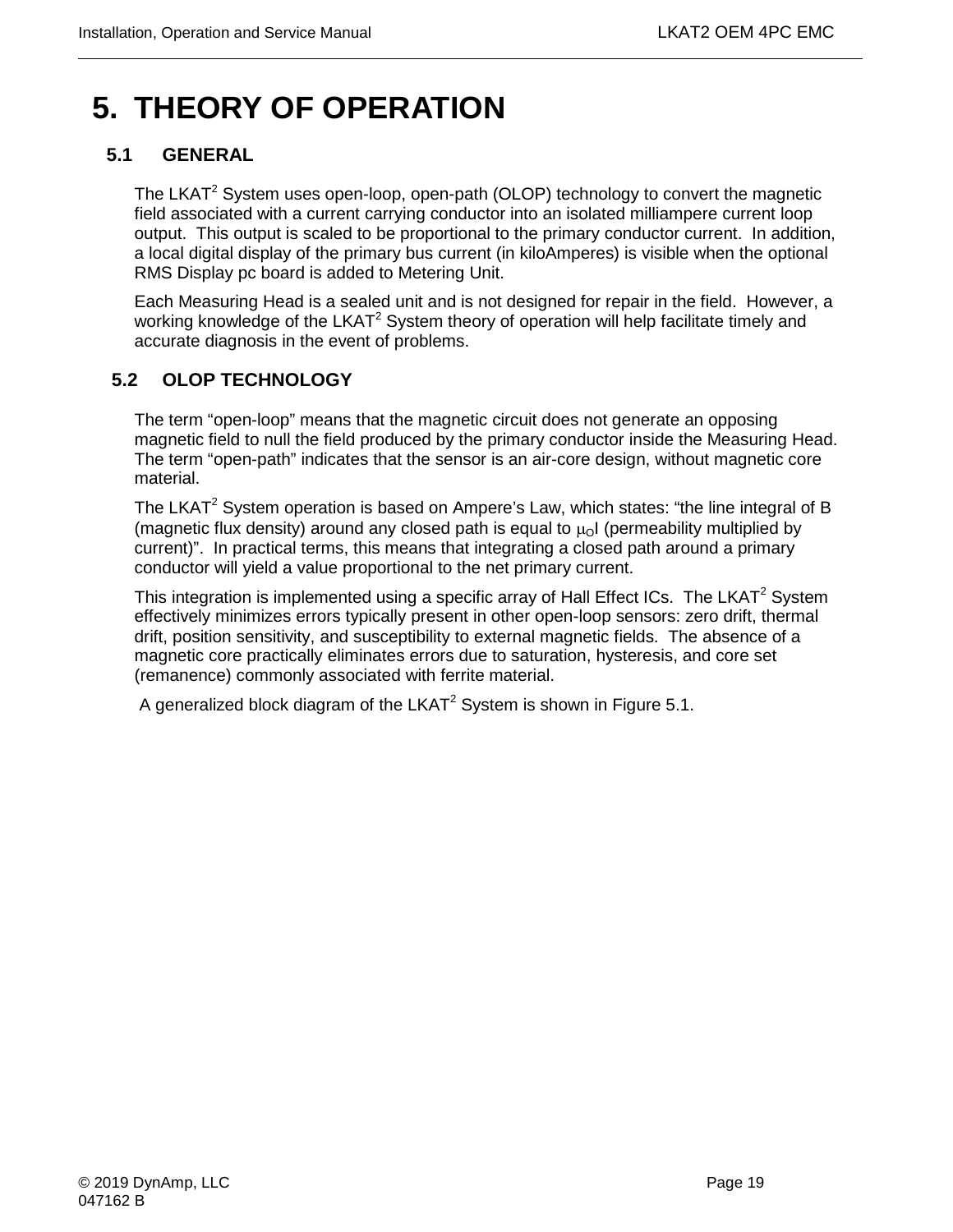

**Figure 5.1 Block Diagram of the LKAT2 System**

## <span id="page-33-1"></span><span id="page-33-0"></span>**5.3 SYSTEM FUNCTIONAL DESCRIPTION**

The flux density associated with the primary current is sensed by arrays of Hall ICs in the Measuring Head. The outputs of these devices are summed and filtered, then transmitted to the Metering Unit where these signals are dc biased and scaled. The Accuracy Diagnostics status LEDs and relay contacts are driven by a signal input that compares the various Hall groups with voltage setpoints. When the Hall group signal exceeds the reference, the green LED will go out and the red LED will illuminate. The relay coil will de-energize under the same conditions. The Trip Setpoint LEDs and relay contacts operate in a similar manner.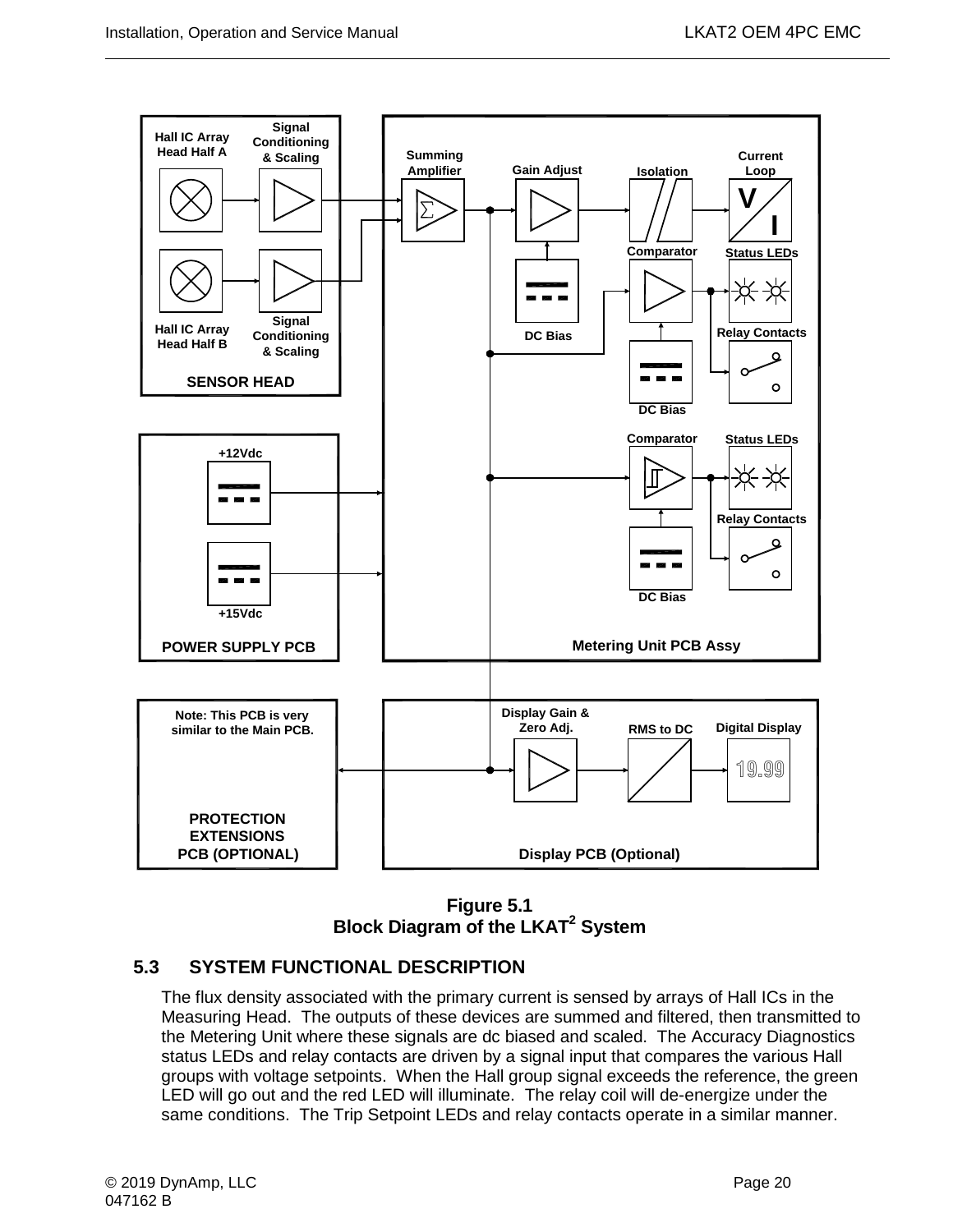Main PCB LED is a RED / GREEN the Accuracy Diagnostics status LED. This LED indicator and Main PCB relay CR2 contacts may be used to monitor the following conditions:

- Measuring Head imbalance
- Power supply failure
- Measuring Head disconnected
- Sensor electronics failure
- Other circuit failures causing loss of measurement accuracy

Occurrence of one or more of the conditions above will change the state of the CR2 relay coil, changing the state of the contacts and changing the LED indication from green to red. Refer to the section "Troubleshooting an Accuracy Diagnostics Fault Indication" in this chapter for more information about determining the cause and eliminating a fault condition.

Refer to section "Failsafe" and "Non-Failsafe" Configuration" in this chapter for more information about Alarm Relays.

# <span id="page-34-0"></span>**5.4 LKAT2 METERING UNIT**

Refer to drawings in the back of this manual.

Input power connects to the Power Supply pc board assembly. The power supply pc board includes a non-replaceable slo-blo type fuse, in-rush and overcurrent protection, as well as overvoltage clamping. The power supply provides outputs of ±15Vdc and +12Vdc required by the system electronics. These outputs connect to the Main pc board assembly via a short wire harness.

Connections to the Measuring Head are made via the Main pc board assembly.

# <span id="page-34-1"></span>**5.5 LKAT2 MEASURING HEAD INTERCHANGEABILITY**

DO NOT connect LKAT Classic or LKAT Plus Measuring Heads to an LKAT<sup>2</sup> Measuring Unit – doing so will damage them.

LKAT<sup>2</sup> Measuring Heads of various sizes will operate properly when connected to the LKAT<sup>2</sup> Metering Unit. However, the LKAT<sup>2</sup> System is *factory calibrated as a system*. As a result, optimal measurement accuracy is achieved when the Metering Unit is connected to the head it was calibrated with, and installed on the size bus bar it was designed for.

## <span id="page-34-2"></span>**5.6 TROUBLESHOOTING AN ACCURACY DIAGNOSTICS FAULT INDICATION**

A problem may be detected when the  $LKAT^2$  System is energized with A and B head cables connected to the Metering Unit. When the Main PCB AD status LED illuminates RED and / or Main PCB CR2 status relay coil changes state, a possible fault condition has been detected. This is true whether or not the Measuring Head is installed on the bus. The following table is intended to help the user determine and eliminate the cause of the fault.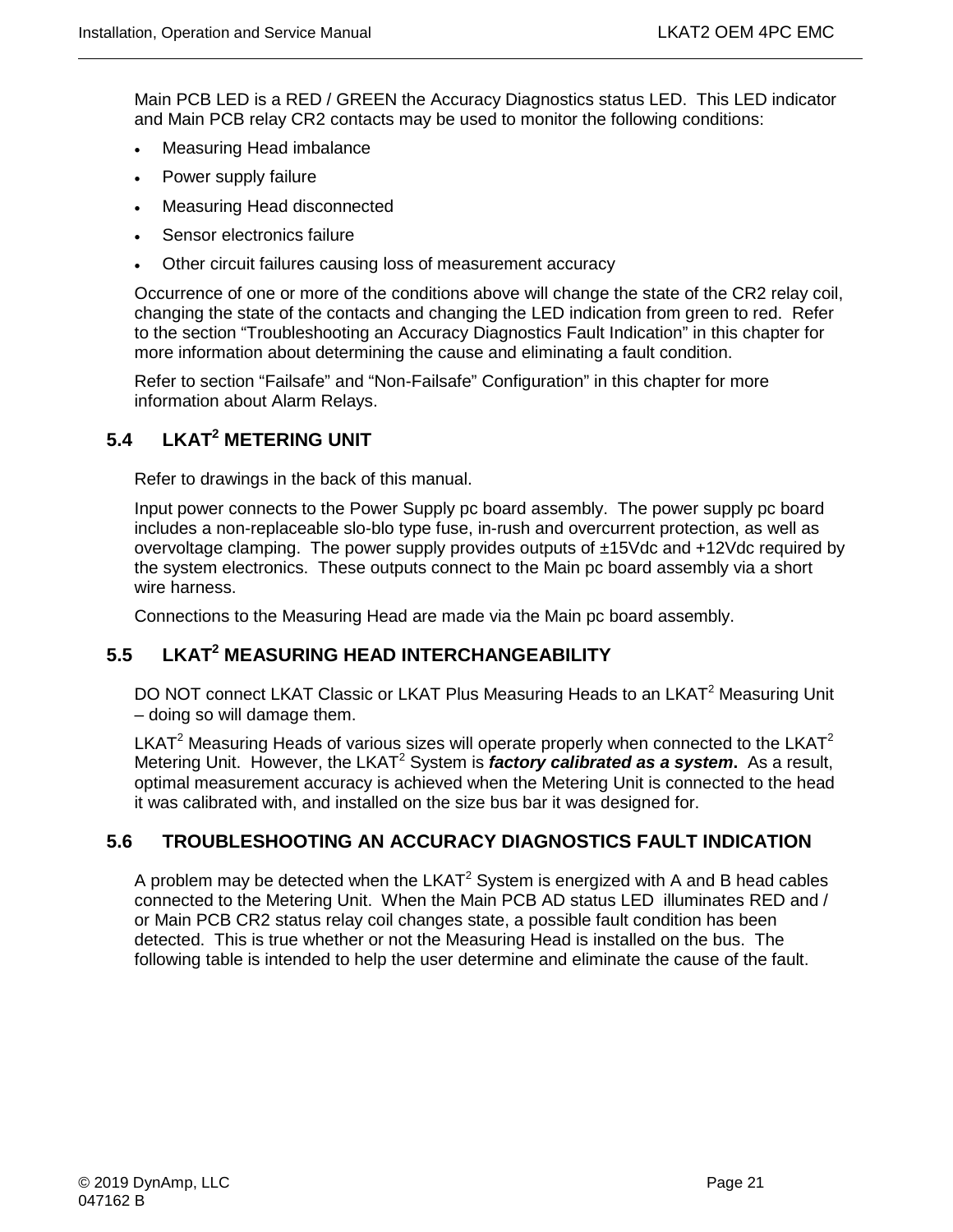<span id="page-35-1"></span>

| Green LED<br>Main | Main<br>Red LED | Contact<br>-3 to P3-5<br>P3-3 | $\overline{6}$<br><b>SUB</b> | <b>UFF</b><br><b>SUB</b> | Possible problem                     | Action / Check                                                                                                       |
|-------------------|-----------------|-------------------------------|------------------------------|--------------------------|--------------------------------------|----------------------------------------------------------------------------------------------------------------------|
| ON                | <b>OFF</b>      | Open                          | $\sf X$                      | $\sf X$                  | System operating<br>properly         | DC measurements (optional)                                                                                           |
| <b>OFF</b>        | <b>OFF</b>      | Closed                        | X                            | X                        | No input power                       | Verify input power connection                                                                                        |
| <b>OFF</b>        | <b>OFF</b>      | Closed                        | X                            | $\overline{X}$           | DC power supply<br>problem           | Verify DC power on main PCB                                                                                          |
| <b>OFF</b>        | <b>ON</b>       | Closed                        | X                            | $\sf X$                  | <b>Head halves</b><br>disconnected   | Verify head interconnections at Metering<br>Unit                                                                     |
| <b>OFF</b>        | ON              | Closed                        | X                            |                          | Head imbalance                       | Adjust position of head for green ON, red<br>OFF                                                                     |
| <b>OFF</b>        | <b>ON</b>       | Closed                        | X                            | $\mathsf{X}$             | <b>Measuring Head</b><br>malfunction | Measure head input signals at zero bus<br>current; output should be < 5mVdc;<br>substitute known good Measuring Head |
| <b>OFF</b>        | ON              | Closed                        | X.                           | $\mathsf{X}$             | Other problem                        | Contact factory                                                                                                      |

**Table 5.1 Troubleshooting an Accuracy Diagnostics Fault Indication** 

# <span id="page-35-0"></span>**5.7 SYSTEM CALIBRATION OVERVIEW**

DynAmp does not specify exact required intervals of calibration for its products.

The end user of the product is responsible for identifying the appropriate interval between calibrations. The intervals should be determined based on the following factors:

- Requirements of a Quality Management System
- Accuracy and permissible limits of errors
- Purpose and usage
- Experience with similar products
- Manufacturers recommendation
- Stability of the product
- Past history
- Other characteristics of the product

Reference: "ISO/IEC 17025:2017, General requirements for the competence of testing and calibration laboratories" and Laboratory Accreditation Bureau "Guidance for Documenting and Implementing ISO/IEC 17025:2005 and Laboratory Guidance."

As a guideline, DynAmp recommends a 24-month interval of calibration for all permanently installed products and a 12-month interval of calibration for all products used in portable applications.

Calibration may be performed as:

- Field Calibration (On Process Bus)
- Field Calibration (On Test Bus)
- Factory Calibration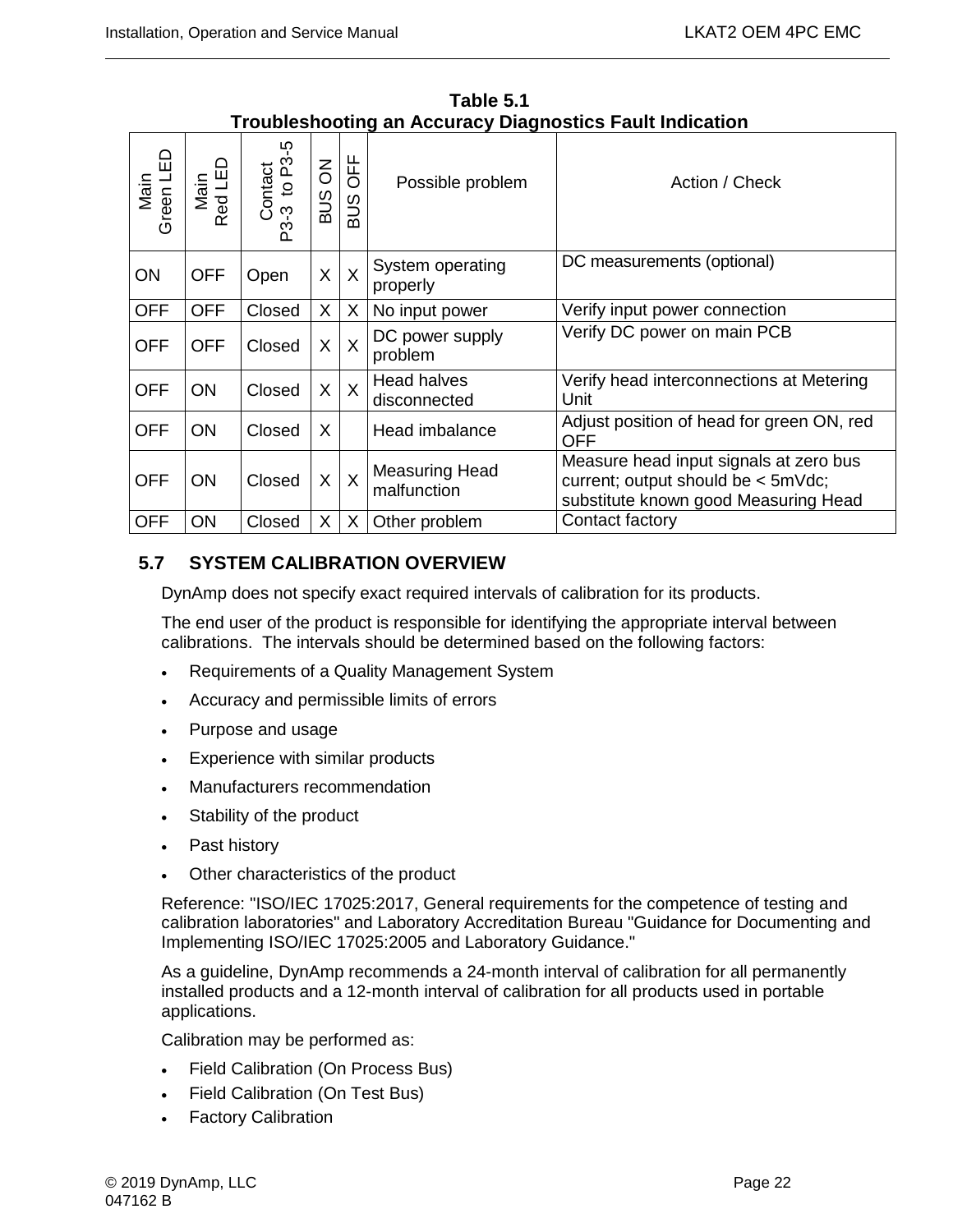### **IMPORTANT NOTE**

DynAmp, LLC assumes no responsibility for the accuracy of  $LKAT<sup>2</sup>$  Systems calibrated by any person other than a DynAmp, LLC Technician.

Generally, system calibration compares the output of the device under test ("DUT") to a reference.

The best calibration method is to return  $LKAT<sup>2</sup>$  Systems to the factory for calibration on a test bus in a very controlled environment with extremely stable and accurately measured current. This requires that the LKAT<sup>2</sup> Measuring Head be removed from process bus. The head and associated Metering Unit must be returned together, and should have the same serial number. The signal output and input power cable assemblies do not need to be returned for factory calibration. Specific details of factory calibration are beyond the scope of this manual.

Field calibration is possible using a 0.1% accurate current measurement system, such as the DynAmp LKP, LKCO or Opti-Cal as a reference. Due to significantly larger size and mass, it may be difficult to install a comparably rated LKP Measuring Head in on the same bus as the LKAT<sup>2</sup>. An existing LKCO or DynAmp's portable Opti-Cal system is better suited for this purpose.

Field calibration accuracy depends on the stability of the test bus current, the accuracy of the reference current measurement system and ammeters, as well as the linearity of the  $LKAT<sup>2</sup>$ System.

### <span id="page-36-0"></span>**5.8 CALIBRATION ADJUSTMENTS**

#### **IMPORTANT NOTE**

To avoid injury and/or electrical shock, personnel performing calibration must review and observe all hazard warnings and safety precautions stated throughout this product manual.

 $LKAT<sup>2</sup>$  System calibration adjustments are summarized below.

All Bias and Zero adjustments are made at zero bus current.

All Scaling and Gain adjustments are typically made at full-scale current.

Refer to pc board assembly drawings at the end of this manual for location of switches and potentiometers, as well as tables listing proper switch settings. Except for step 1) below, each table is shown on the appropriate pc board assembly drawing.

Forms 1 and 2 are used to check and record system power supply and channel voltages.

Main PCB – Current Loop Output

- Output Bias (coarse) : SW2C…SW2F
- Output Type : SW6
- Output Gain (coarse) : SW3
- Output Bias (fine) : Trimpot
- Output Gain (fine): Trimpot

Main PCB – Trip 1 Setpoint

- Trip 1 Protection Polarity : SW2A and SW2B
- Trip 1 Setpoint : Trimpots (medium) and (fine)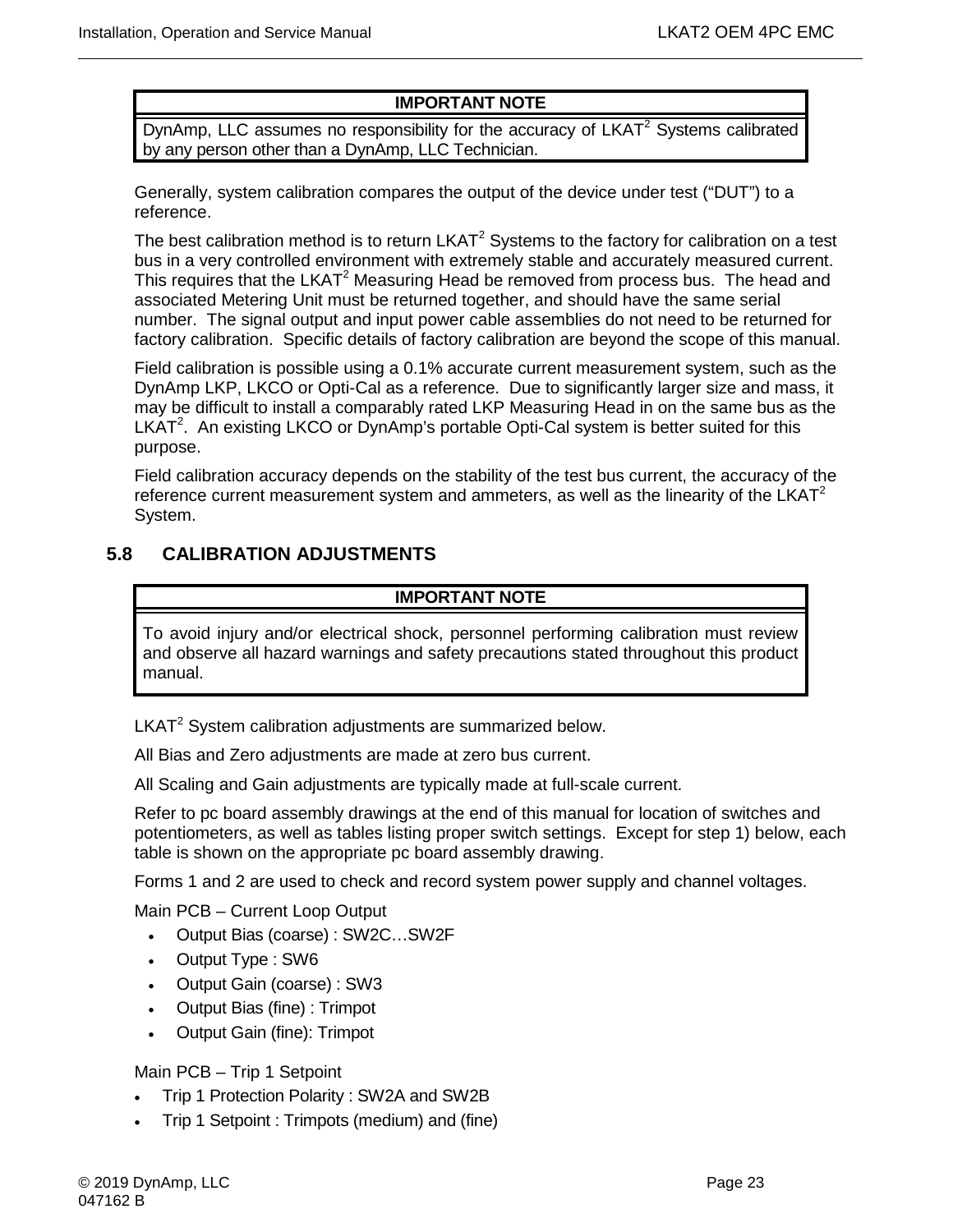Optional PE PCB – Current Loop Output

- Output Bias (coarse) : SW4
- Output Type : SW5
- Output Gain (coarse) : SW1 and SW2
- Output Bias (fine) : Trimpot
- Output Gain (fine) : Trimpot

Optional PE PCB – Trip 2 & 3 Setpoints

- Trip 2 Protection Polarity : SW3
- Trip 2 Setpoint : R33 (medium) and R46 (fine)
- Trip 3 Protection Polarity : SW3
- Trip 3 Setpoint : R34 (medium) and R47 (fine)

Optional RMS Display PCB – Display

- Decimal Point position
- DPM Mode
- RMS Signal Conditioning Options : SW1F, G, & H (SW1-6, 7, & 8)
- Input Scale Factor : SW1E (SW1-5)
- Input Attenuation : SW1A, B, C, & D (SW1-1, 2, 3, & 4)
- DPM Gain (fine) : R12

#### **NOTE**

The Optional PE and/or RMS Display pc board assemblies may be added, configured and calibrated in the field. In this case, the Main pc board assembly output signal is used as the reference output signal with the  $LKAT<sup>2</sup>$  System measuring normal bus current.

#### <span id="page-37-0"></span>**5.9 FIELD CONFIGURATION OF TRIP SETPOINTS**

Trip setpoints may be re-configured on site for any level between 5% and 100% of full-scale. The trip polarity may also be re-configured on site. However, the Accuracy Diagnostics trip setpoint should not be adjusted without consulting the factory.

Refer to assembly drawings for the Main pc board and PE pc board (optional) included at the end of this manual. To change trip polarity adjust SW2A and SW2B according to the table on the assembly drawing.

The trip setpoint is proportional to the current where the trip will occur: "Trip Current" – from Metering Unit nameplate.

The easiest method to check or change trip setpoints is to use the DynAmp LKAT MUT system which is specifically designed to simplify this process as well as verify proper operation afterwards.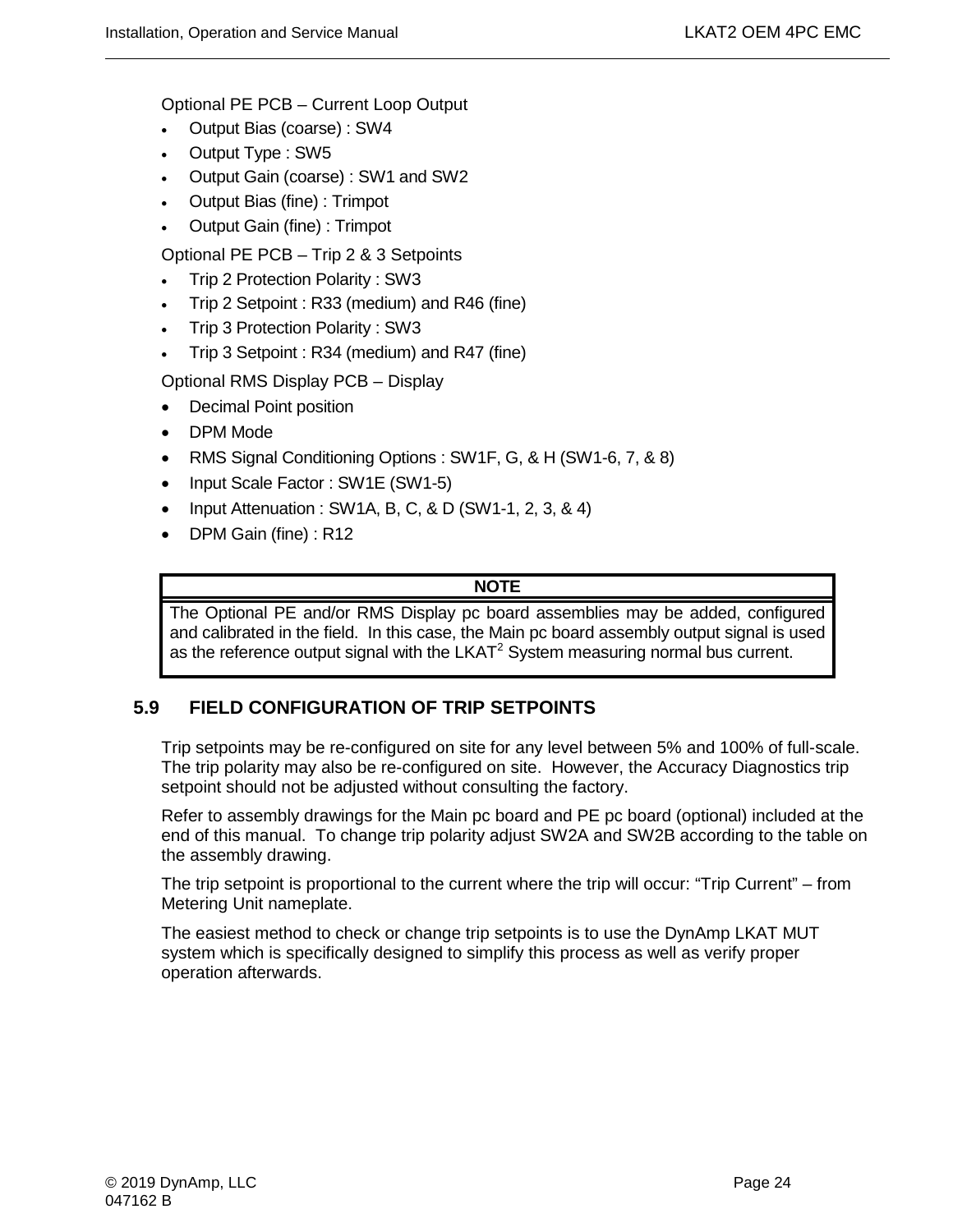To configure the trip setpoint without the LKAT MUT or complete test stand, the following method can be used.

Refer to Table 5.2, "Trip Configuration Details". Adjust coarse and fine potentiometers to produce calculated New V<sub>STPT.</sub>

Measure the existing setpoint voltage (V  $_{STPT}$ ); use the equation below to calculate the new setpoint voltage.

| New $V_{\text{STPT}}$ = | <b>New Trip Current</b><br>Old Trip Current X               |  |     | Old $VSTPT$                 |  |
|-------------------------|-------------------------------------------------------------|--|-----|-----------------------------|--|
| Example:                | Old $VSTPT$<br>Old Trip Current $=$<br>New Trip Current $=$ |  | $=$ | 7V<br>70kA<br>80kA          |  |
|                         | 80kA<br>70kA                                                |  |     | X 7V = 8V (New $V_{STPT}$ ) |  |

| Table 5.2                         |
|-----------------------------------|
| <b>Trip Configuration Details</b> |

<span id="page-38-1"></span>

| <b>Trip Circuit</b>                                                                                           | V <sub>STPT</sub><br>Location | Medium<br>Adjust<br>Trimpot | Fine Adjust<br>Trimpot |  |
|---------------------------------------------------------------------------------------------------------------|-------------------------------|-----------------------------|------------------------|--|
|                                                                                                               | TP <sub>6</sub>               | R91                         | <b>R98</b>             |  |
| (Main)                                                                                                        | (Main)                        |                             |                        |  |
| 2                                                                                                             | TP <sub>2</sub>               | R33                         | <b>R46</b>             |  |
| $(PE)^*$                                                                                                      | $(PE)^*$                      |                             |                        |  |
| 3                                                                                                             | TP <sub>3</sub>               | R34                         | R47                    |  |
| $(PE)^*$                                                                                                      | $(PE)^*$                      |                             |                        |  |
| Use TP0 for zero volt reference (circuit common) for voltage measurements for trip<br>setpoint configuration. |                               |                             |                        |  |

\* Optional

#### **NOTE**

<span id="page-38-0"></span>The LKAT $2$  is supplied with factory configured trip setpoints configured as specified in the  $LKAT<sup>2</sup>$  Worksheet at the time of order. If the trip setpoints are reconfigured in the field, the customer must realize that the trip setpoints shown on the LKAT $2$  Metering Unit nameplate will no longer be correct. In this case, DynAmp suggests that the nameplate be changed to reflect the new trip setpoint (following reconfiguration).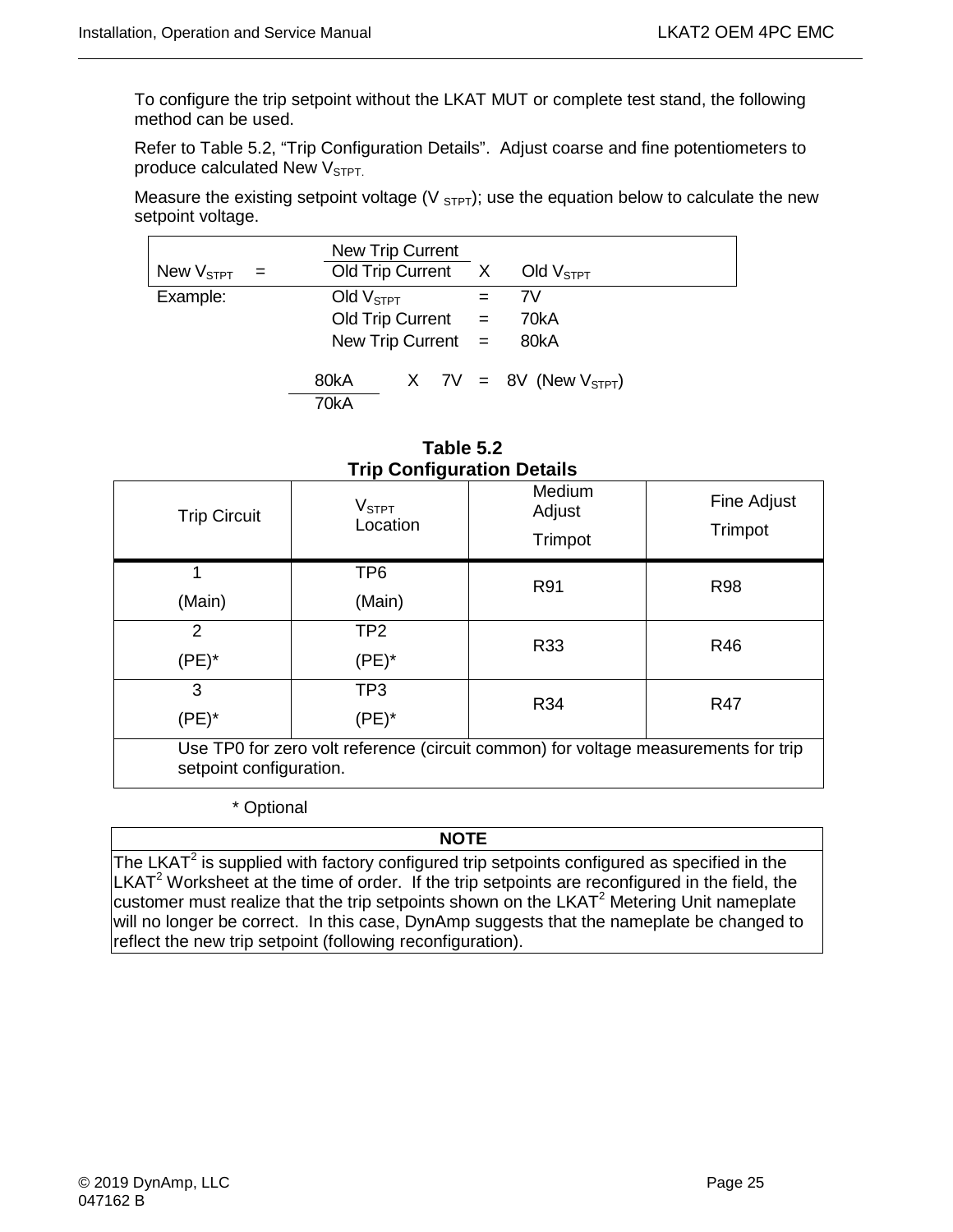## **5.10 EARTH GROUNDING**

Here is a description of the Earth Ground connection path :

- 1. The input power cable assembly connects CONN4 to the mains power.
- 2. Refer to the LKAT2 OEM System Wiring Diagram and wire accordingly.
- 3. The earth ground wire connects from CONN4 to the FLTR1 metal case only. The FLTR1 metal enclosure is not connected to copper foil traces on the Power Supply PC Board Assembly, the steel standoff inserts or the steel PCB mounting bracket.
- 4. The Earth Ground connection is only used to shunt common mode noise to earth.

#### **IMPORTANT NOTE**

There is no electrical connection from any part of the LKAT Main PCB or its optional daughter PCBs to Earth / Chassis ground or the steel PCB mounting bracket or panel. There is no electrical connection between the steel PCB mounting bracket or panel to Earth Ground.

### <span id="page-39-0"></span>**5.11 CONFIGURING THE LOW PASS FILTER**

The LKAT<sup>2</sup> System includes a two pole configurable low pass filter. This filter may be enabled without affecting the scaling of the output in the pass band. The frequency response of the LKAT<sup>2</sup> without the low pass filter activated is shown in Figure 3.1.

Refer to the Main pc board assembly drawing at the end this manual.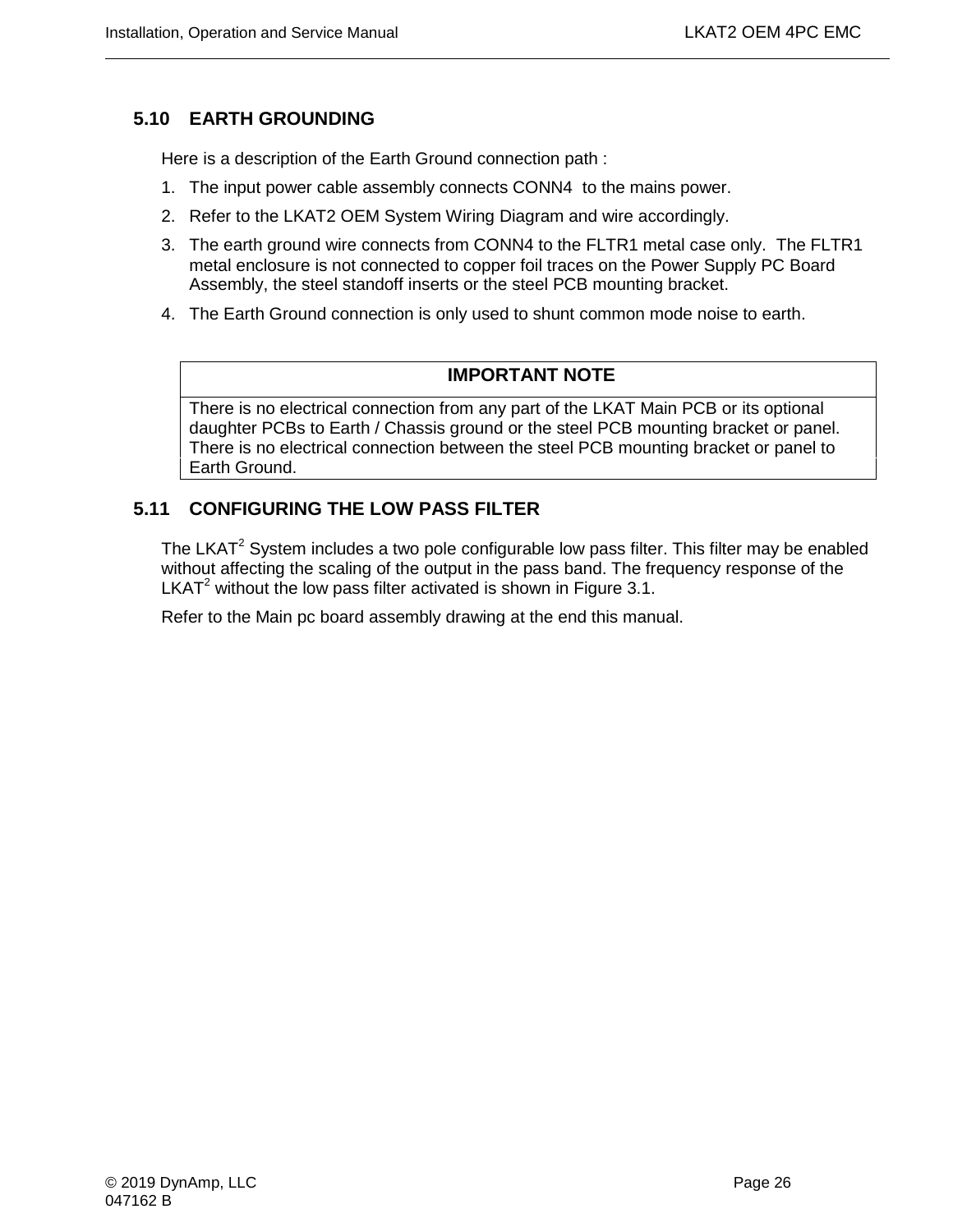# <span id="page-40-0"></span>**5.12 "FAILSAFE" / "NON-FAILSAFE" CONFIGURATION**

The LKAT<sup>2</sup> System relay outputs are failsafe as factory configured. When the system is energized, all relay coils are energized and all contacts change state; that is, open contacts close and closed contacts open. During any alarm condition, relay coils de-energize, which changes the state of the relay contacts.

In the failsafe configuration, loss of input power to the  $LKAT<sup>2</sup>$  Metering Unit de-energizes the alarm relay coils. This causes the relay contacts to change state and indicate an alarm condition.

For some applications, the user requires that Trip1 to be "non-failsafe". That is, the system should not produce an alarm when there is loss of input power. Alarm conditions other than loss of input power must continue to result in an alarm. Trip1 relay contacts can be configured for Non-failsafe operation. AD relay contacts are failsafe only. Trip2 and Trip3 relay contacts (present on optional PE PCB assembly) are failsafe only.

Table 5.3 shows the status of the  $LKAT^2$  alarm relay contacts. The alarm relay contact condition is shown as it exists at the customer connections to the metering unit.

<span id="page-40-1"></span>To convert the LKAT<sup>2</sup> System Trip1 to non-failsafe operation requires modification of the Main pc board assembly, and modification of an internal wiring harness. Contact factory.

# **Table 5.3 LKAT2 Alarm Relay Status**

| <b>Non-Failsafe Metering Unit Configuration</b> |                    |                            |                           |                                  |  |  |  |
|-------------------------------------------------|--------------------|----------------------------|---------------------------|----------------------------------|--|--|--|
| Alarm<br>Name                                   | <b>Contact Set</b> | <b>POWER</b><br><b>OFF</b> | POWER ON<br><b>NORMAL</b> | POWER ON<br><b>ALARM TRIPPED</b> |  |  |  |
| Trip2                                           | P9-6 to P9-8       | Closed                     | Open                      | Closed                           |  |  |  |
|                                                 | P9-6 to P9-7       | Open                       | Closed                    | Open                             |  |  |  |
| Trip3                                           | P9-3 to P9-5       | Closed                     | Open                      | Closed                           |  |  |  |
|                                                 | P9-3 to P9-4       | Open                       | Closed                    | Open                             |  |  |  |
| Trip1                                           | P3-6 to P3-8       | <b>Open</b>                | Open                      | Closed                           |  |  |  |
|                                                 | P3-6 to P3-7       | <b>Closed</b>              | Closed                    | Open                             |  |  |  |
| AD                                              | P3-3 to P3-5       | Closed                     | Open                      | Closed                           |  |  |  |
|                                                 | P3-3 to P3-4       | Open                       | Closed                    | Open                             |  |  |  |

(As found at Customer Connection to Metering Unit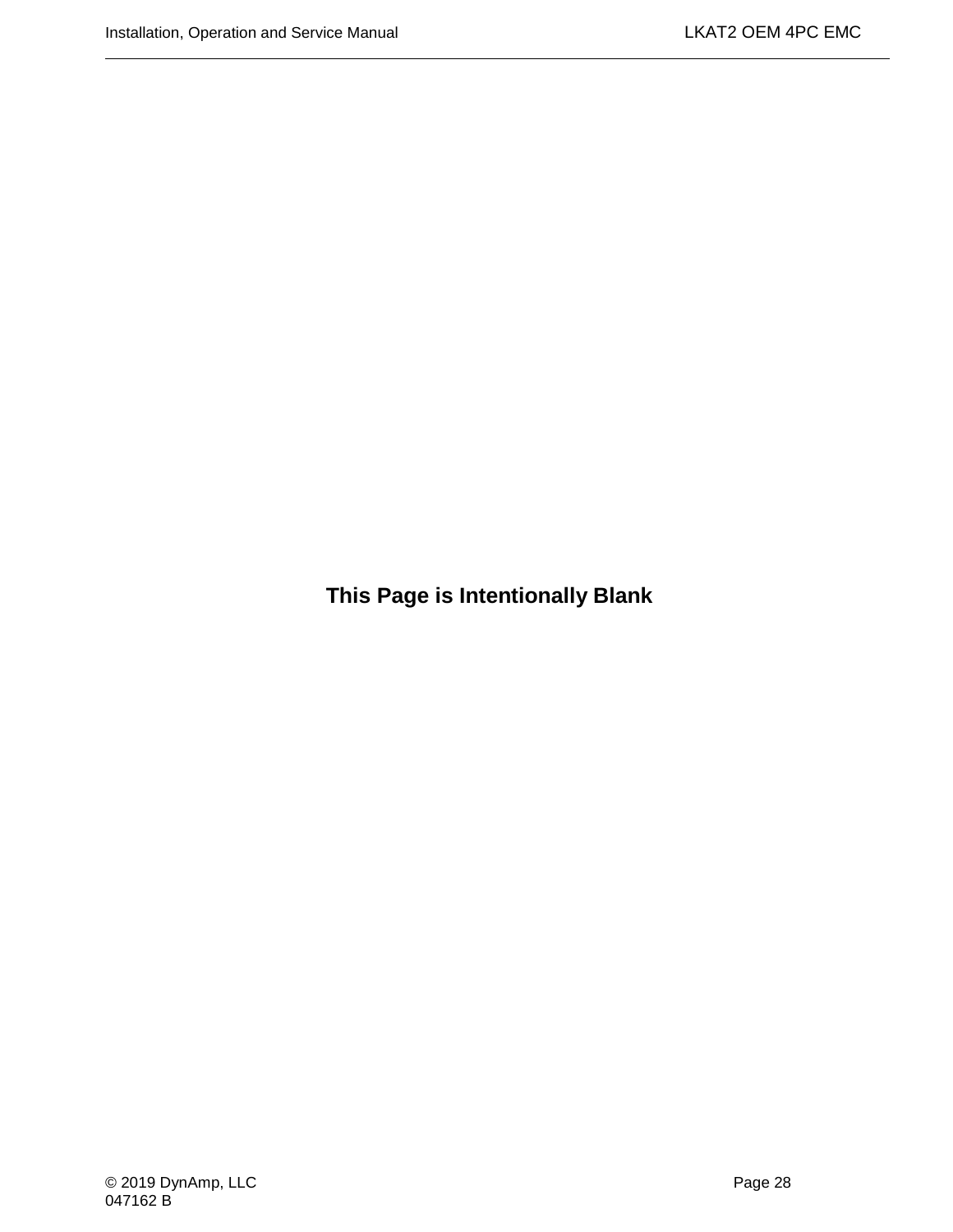# <span id="page-42-0"></span>**6. MAINTENANCE & SPARE PARTS**

# <span id="page-42-1"></span>**6.1 PERIODIC MAINTENANCE**

As is true with any electronic system, proper maintenance will tend to prolong the service life. DynAmp, LLC recommends the following program be performed at the recommended interval to prevent or detect damage to the  $LKAT<sup>2</sup>$  System and to ensure reliable performance. Always use appropriate measures to correct any problems found. Following the suggested maintenance schedule may assist in early diagnosis of problem(s) to minimize repairs and down time.

### **IMPORTANT NOTE:**

**If Main pc board LED (AD Status LED) is illuminated RED and / or the status**  relay coil de-energizes, a fault condition may exist in the LKAT<sup>2</sup> electronics. **When this occurs, the system may require immediate attention. Refer to "Troubleshooting an Accuracy Diagnostics Fault Indication", in the "Theory of Operation" section of this manual.**

#### <span id="page-42-2"></span>**6.2 ANNUAL MAINTENANCE**

Refer to the "Calibration" section of this manual for calibration intervals.

If possible, perform the steps described in section titled "System Checkout" in the "Installation" section of this manual at least once per year to verify performance of the LKAT<sup>2</sup> System. This may help to prevent or detect damage to the system and to ensure reliable performance. Use appropriate measures to correct any problems found. If  $LKAT<sup>2</sup>$  System equipment is exposed to extreme temperatures, DynAmp, LLC recommends these steps be performed during the hottest time of the year.

In addition, the following steps should be performed once each year as part of annual maintenance:

- 1. Visually inspect Measuring Head and interconnection cable for evidence of severe overheating, cracks, separation of bonded surfaces, or excessive corrosion. Record any suspect conditions.
- 2. Inspect the Measuring Head mounting screws and adjust as needed.
- 3. Visually inspect Metering Unit for evidence of severe overheating, corrosion, or condensation. Record any suspect conditions and take appropriate action.
- 4. Clean as necessary; remove any oil or grease with a mild detergent. Do not use abrasives or strong chemical solvents as they may damage the cables or erase the silkscreen markings from the Metering Unit.
- 5. Disconnect power to the system before servicing.

# **CAUTION**

**To avoid the risk of shock and electrocution, always disconnect all cable assemblies before performing any cleaning on the Metering Unit.**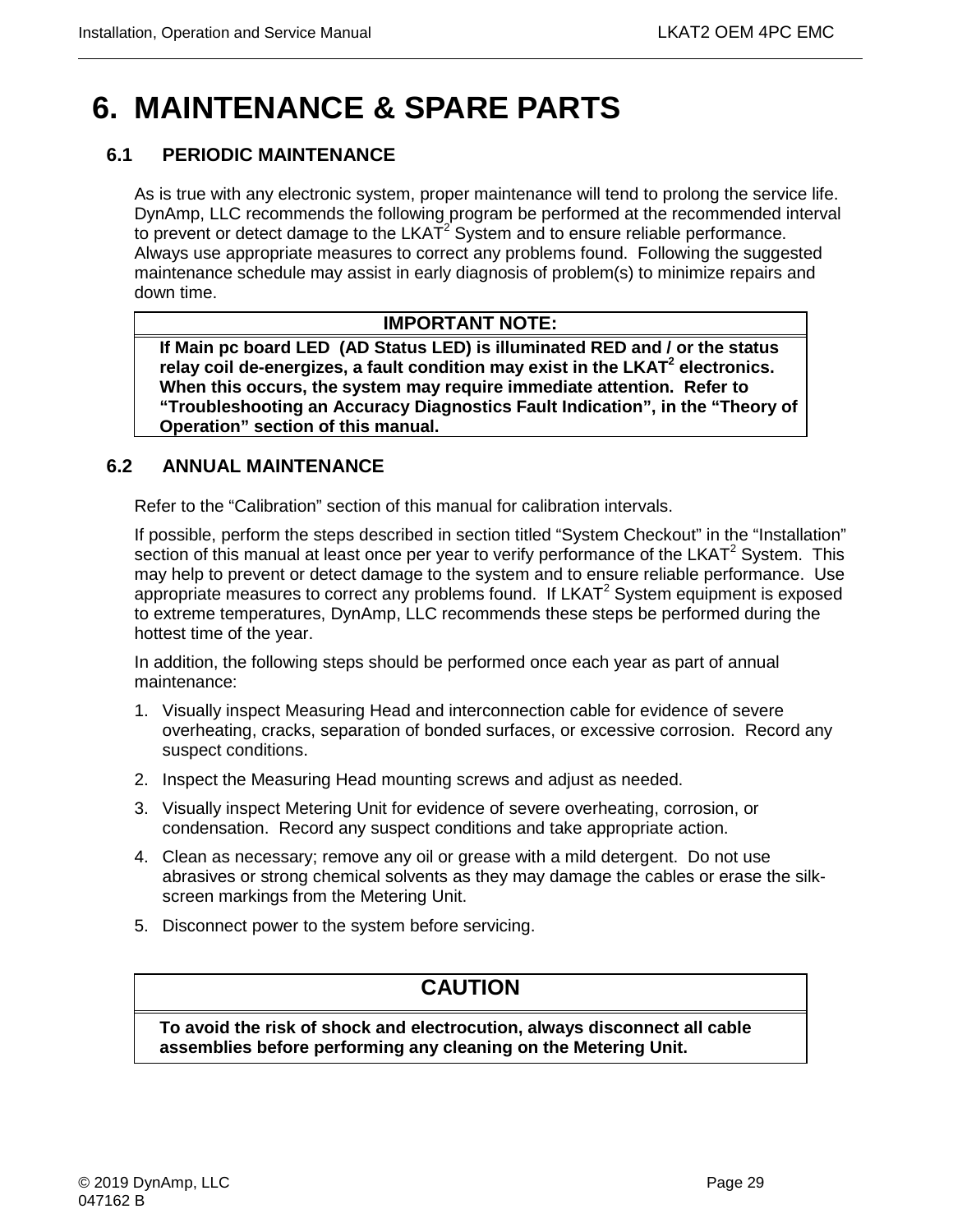## <span id="page-43-0"></span>**6.3 SPARE PARTS**

The following table lists the minimum recommended quantities for spare parts for the LKAT $^2$ System. As spares are used, replacements should be ordered. Since continuous operation of high-current measurement systems is often critical, stocking spare parts should be given high priority.

The LKAT<sup>2</sup> System Measuring Heads require special repair procedures and materials. However, the heads are very reliable and should require little or no repair over its service life. Please refer to the nearest authorized DynAmp, LLC service center for information on repairs.

Disconnect power to the system before servicing.

<span id="page-43-1"></span>

| Spare Parts List                                                                              |                 |                                       |  |  |  |  |  |
|-----------------------------------------------------------------------------------------------|-----------------|---------------------------------------|--|--|--|--|--|
| <b>DESCRIPTION</b>                                                                            | <b>ITEM NO.</b> | <b>RECOMMENDED</b><br><b>QUANTITY</b> |  |  |  |  |  |
| Angle, LKAT <sup>2</sup> Mounting 100mm<br>Screw, LKAT <sup>2</sup> mounting SHCS 1/4-20 X 3" | 46039<br>46028  | 8 (each)<br>2 (each)                  |  |  |  |  |  |

| Table 6.1               |  |  |  |  |  |
|-------------------------|--|--|--|--|--|
| <b>Spare Parts List</b> |  |  |  |  |  |

| <b>Spare System</b><br><b>Complete System</b><br>(Head & Metering Unit calibrated as system) | $\star$ | TBD |
|----------------------------------------------------------------------------------------------|---------|-----|
| <b>Metering Unit</b>                                                                         | $***$   | TBD |
| Measuring Head                                                                               | $***$   | TBD |

\* Item number same as original system<br>\*\* Contact DynAmp LLC

Contact DynAmp, LLC

.